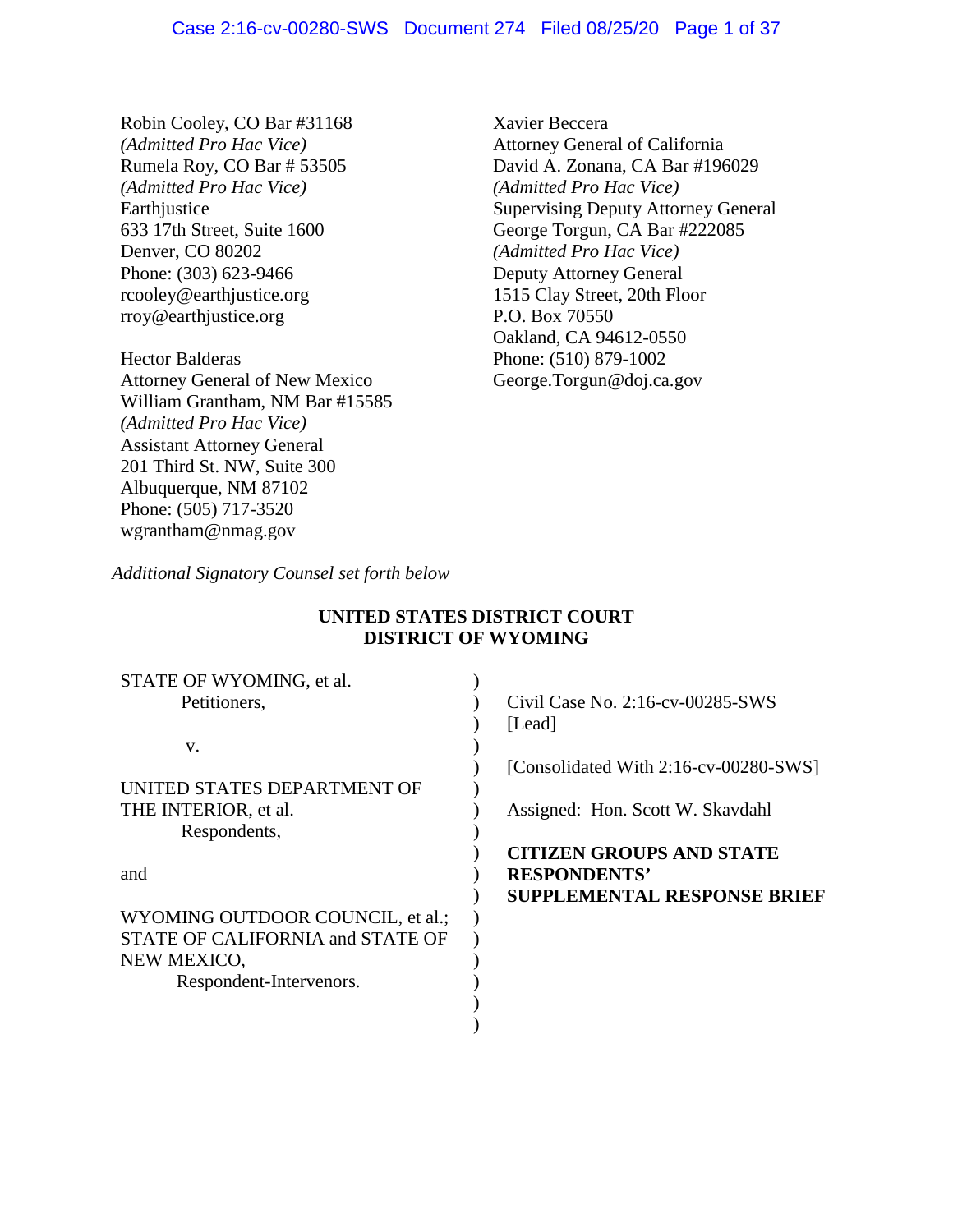# **TABLE OF CONTENTS**

| $I_{\cdot}$ |           |    | This Court Must Base its Decision on the Waste Prevention Rule's<br>Rationale and Administrative Record, Not on BLM's Post-Hoc |
|-------------|-----------|----|--------------------------------------------------------------------------------------------------------------------------------|
| П.          |           |    |                                                                                                                                |
|             | A.        |    | BLM Has Legal Authority to Adopt the Waste Prevention Rule7                                                                    |
|             | <b>B.</b> |    | The Waste Prevention Rule is Not Arbitrary or Capricious15                                                                     |
|             |           | 1. | BLM fully supported its decision to regulate marginal wells16                                                                  |
|             |           | 2. | BLM fully supported its use of the social cost of methane21                                                                    |
|             |           | 3. | BLM fully supported the gas capture requirements23                                                                             |
| Ш.          |           |    |                                                                                                                                |
|             |           |    | .27                                                                                                                            |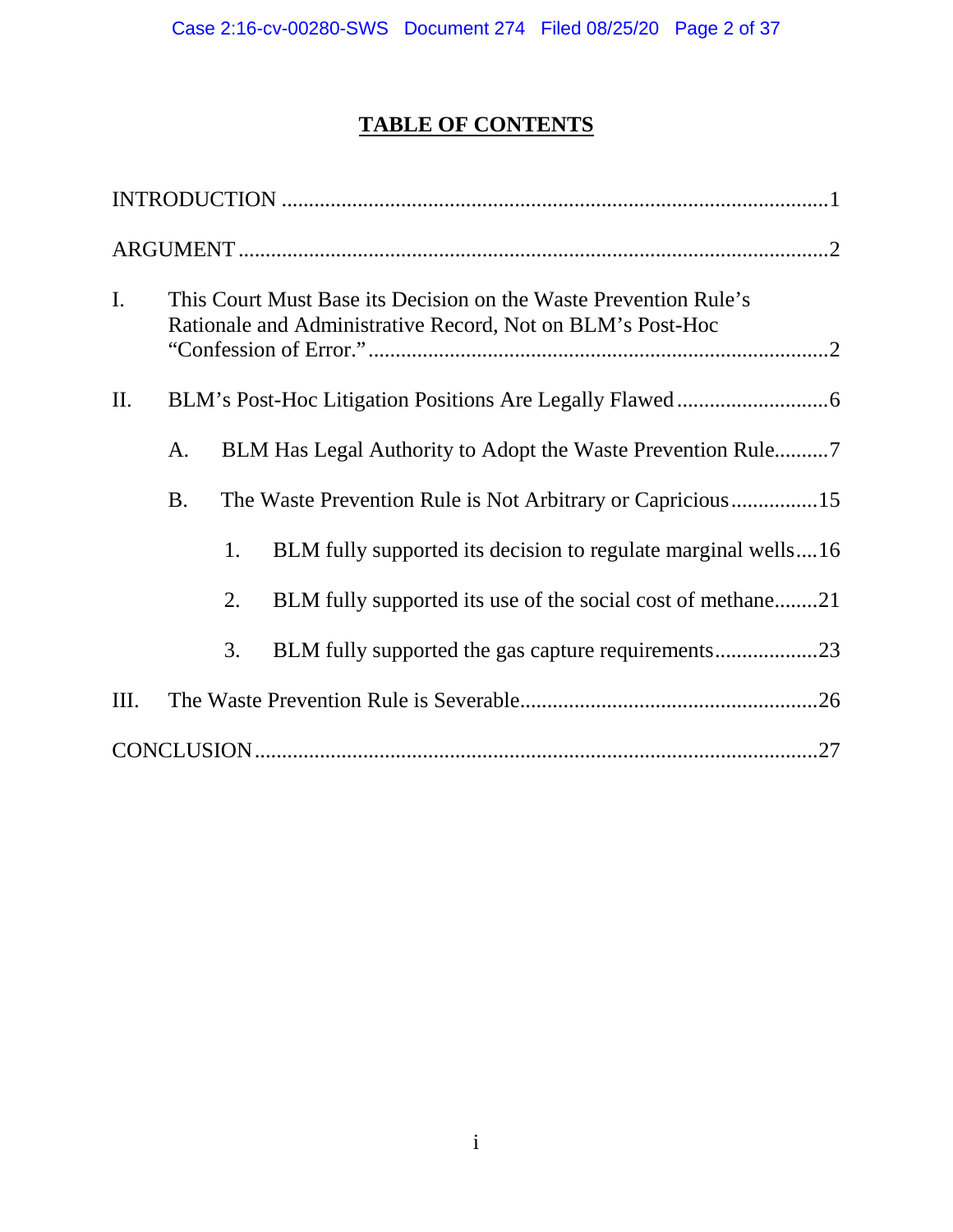# **TABLE OF AUTHORITIES**

# **Page(s)**

## **Cases**

| Alvarado v. J.C. Penney Co., Inc.,                                                     |               |
|----------------------------------------------------------------------------------------|---------------|
| Aposhian v. Barr,                                                                      |               |
| Ashland Oil, Inc. v. FTC,                                                              |               |
| Bridger Coal Co./Pac. Minerals, Inc. v. Dir., Office of Workers'                       |               |
| Bus. Roundtable v. SEC,                                                                |               |
| California v. Bernhardt,<br>No. 4:18-CV-05712-YGR, 2020 WL 4001480 (N.D. Cal. July 15, |               |
| Chevron, U.S.A., Inc. v. Nat. Res. Def. Council, Inc.,                                 |               |
| City of Arlington, Tex. v. FCC,                                                        |               |
| Council for Urological Interests v. Burwell,                                           |               |
| Dep't of Homeland Sec. v. Regents of the Univ. of California,                          |               |
| Guedes v. Bureau of Alcohol, Tobacco, Firearms & Explosives,                           | $\mathcal{R}$ |
| Marsh v. Or. Nat. Res. Council,                                                        |               |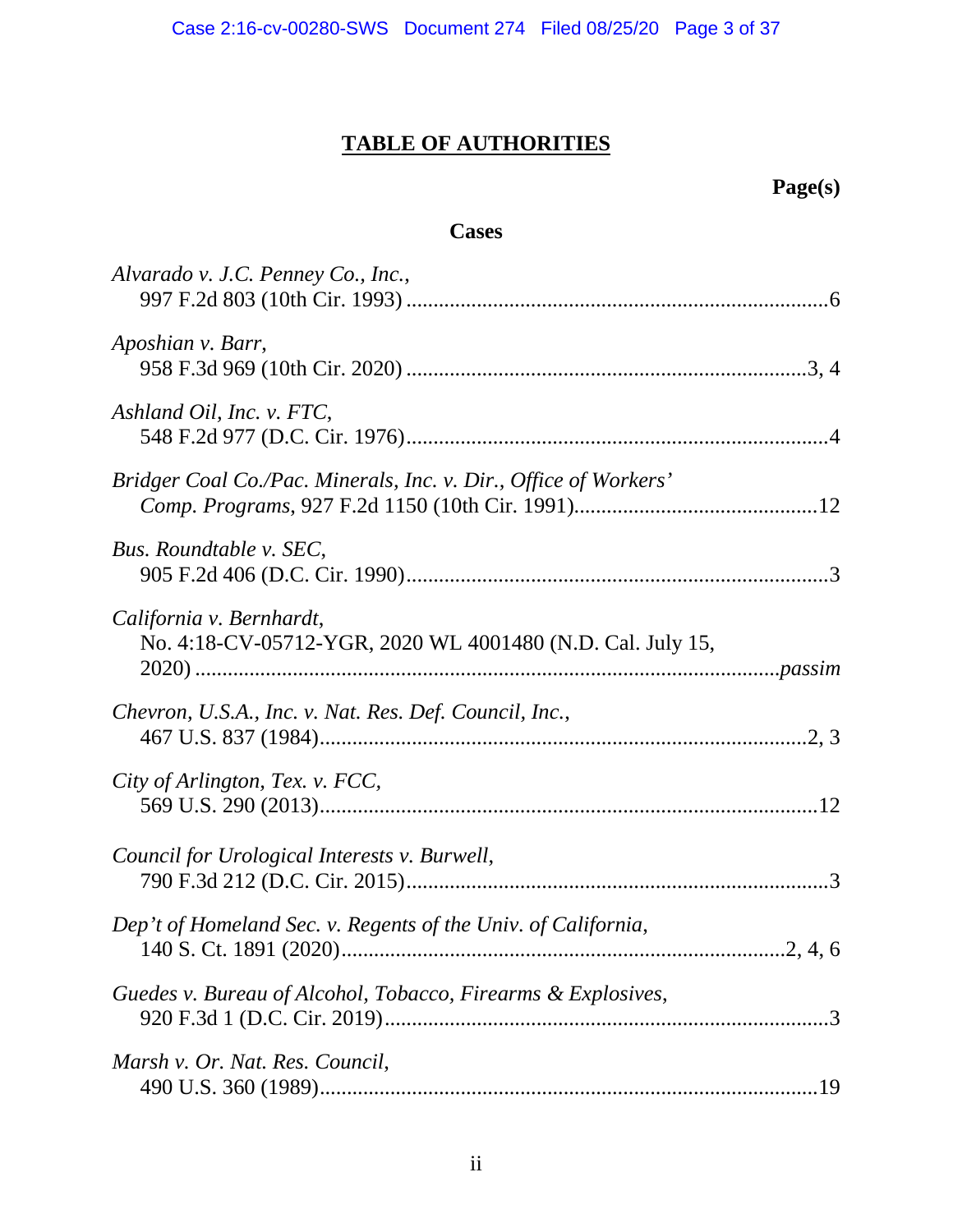| Massachusetts v. EPA,                                                                            |
|--------------------------------------------------------------------------------------------------|
| Mexichem Specialty Resins, Inc. v. EPA,                                                          |
| Motor Vehicle Mfrs. Ass'n of U.S., Inc. v. State Farm Mut. Auto Ins.                             |
| Nat'l Cable & Telecomms. Ass'n v. Brand X Internet Servs.,                                       |
| Nat'l Parks Conservation Ass'n v. Salazar,                                                       |
| Olenhouse v. Commodity Credit Corp.,                                                             |
| SEC v. Chenery Corp.,                                                                            |
| Sibron v. New York,                                                                              |
| Sierra Club, Inc. v. Bostick,                                                                    |
| W. Watersheds Project v. BLM,                                                                    |
| Woods Petrol. Corp. v. Dep't of Interior,                                                        |
| Wyoming v. U.S. Dep't of the Interior,<br>No. 2:16-CV-0285-SWS, 2017 WL 161428 (D. Wyo. Jan. 16, |
| Young v. United States,                                                                          |
| Zero Zone, Inc. v. U.S. Dep't of Energy,                                                         |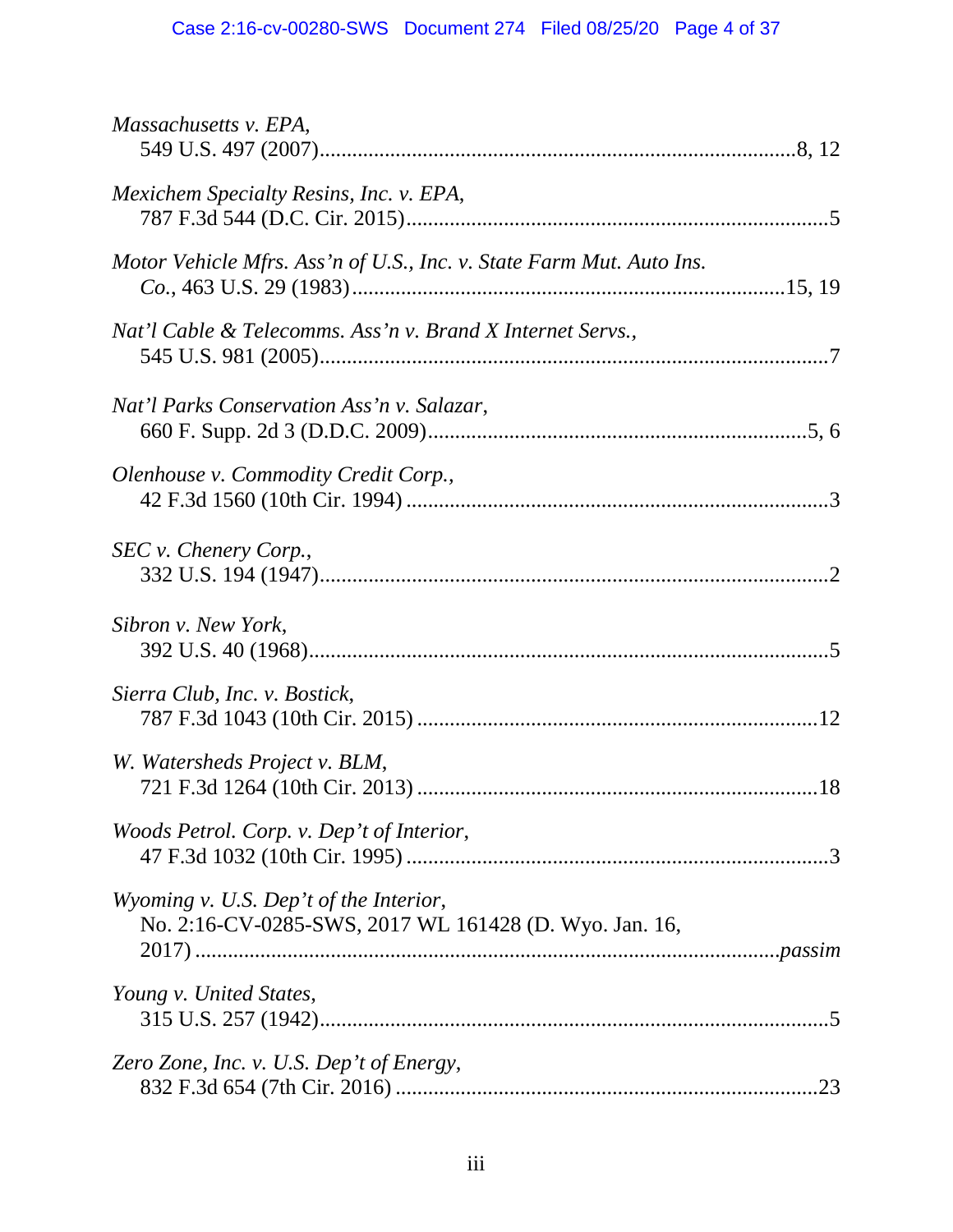# **Interior Board of Land Appeals Cases**

| Rife Oil Properties, Inc., |  |
|----------------------------|--|
|                            |  |

### **Statutes**

# **Federal Register**

# **Federal Regulations**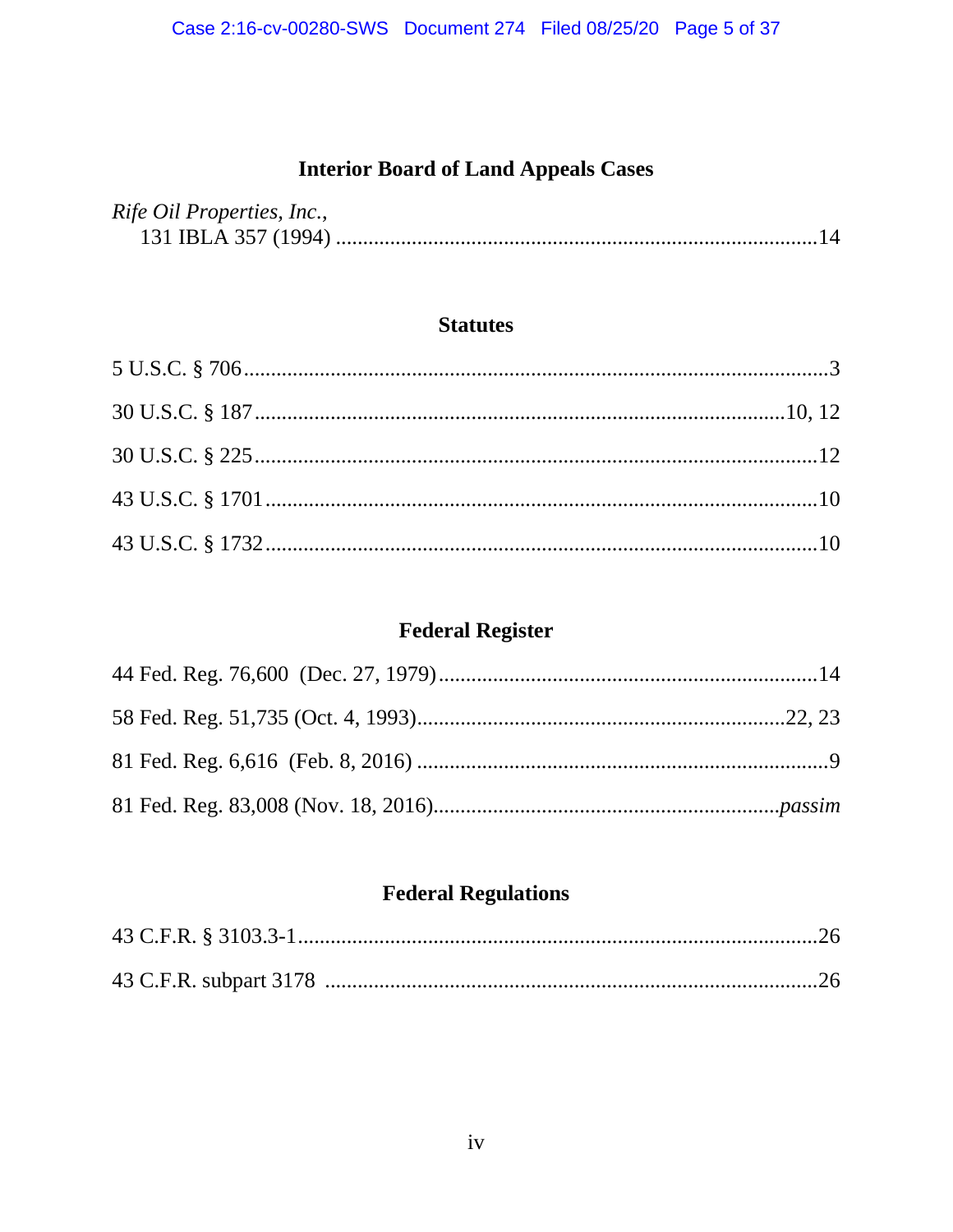### **INTRODUCTION**

For more than three years, the benefits of the Waste Prevention Rule reduced waste, increased royalty payments, and decreased climate and air pollution—have not been realized while the Trump administration's Bureau of Land Management (BLM) pursued serial, unlawful actions to delay and frustrate its implementation. Most recently, the Northern District of California vacated BLM's final rule rescinding all the waste reducing measures of the Waste Prevention Rule (Rescission). *California v. Bernhardt*, No. 4:18-CV-05712-YGR, 2020 WL 4001480, at \*44 (N.D. Cal. July 15, 2020). The court held the "rulemaking process resulting in the Rescission was wholly inadequate. In its haste, BLM ignored its statutory mandate under the Mineral Leasing Act, repeatedly failed to justify numerous reversals in policy positions previously taken, and failed to consider scientific findings and institutions relied upon by both prior Republican and Democratic administrations." *Id.* at \*1. The court ordered vacatur of the Rescission, but stayed its order for 90 days to allow the parties to determine appropriate next steps before this Court. *Id.* at \*44.

Now, having failed three times to lawfully remove the protections of the Waste Prevention Rule, BLM tries once more to circumvent the administrative process and achieve the same result. This time, BLM does so by advocating posthoc litigation positions unsupported by the record in this Court. This attempt must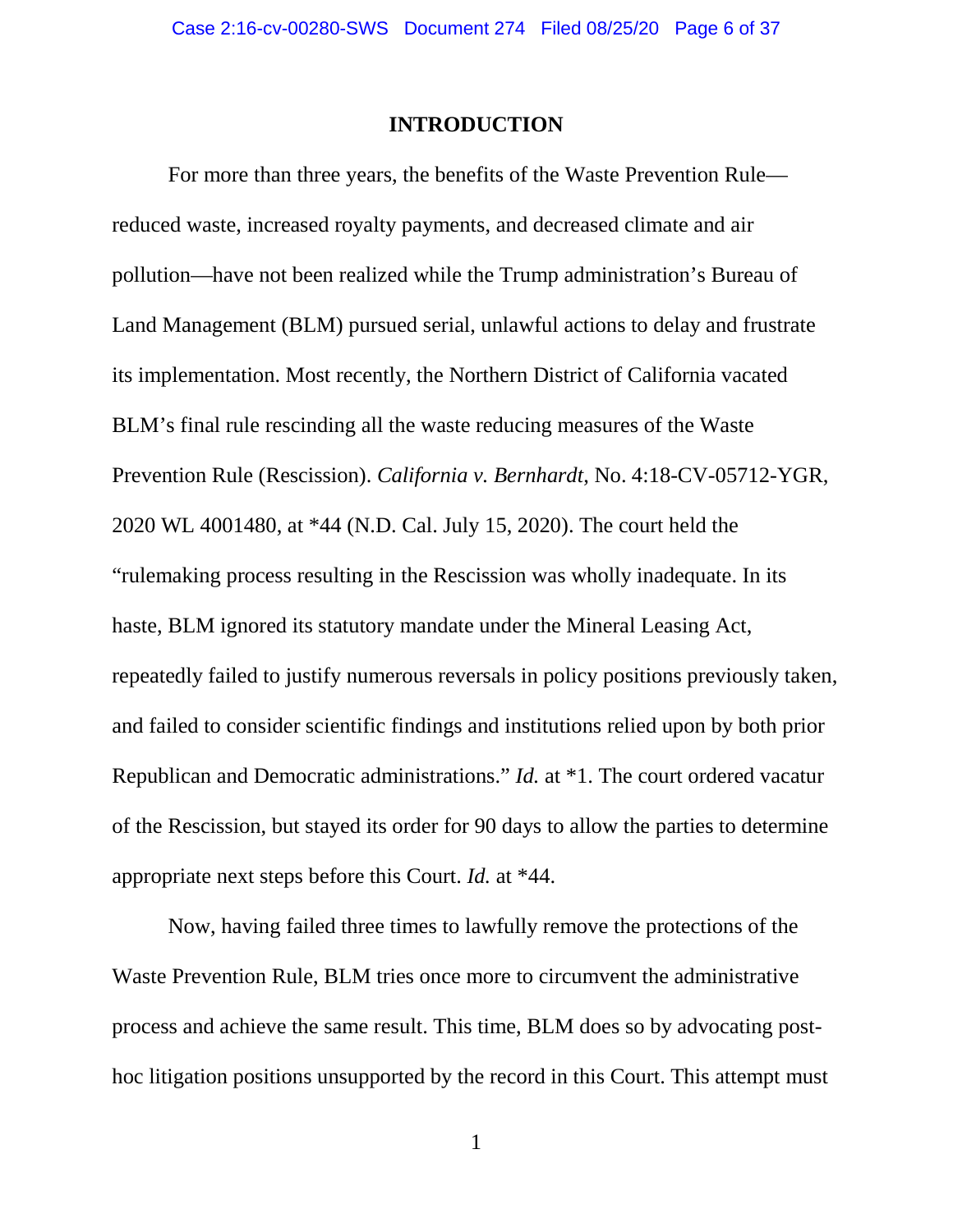also fail. This Court's review is limited to BLM's rationale and the facts set forth in the 2016 Waste Prevention Rule administrative record, not post-hoc litigation positions articulated for the first time in this case in a response brief. This Court should dismiss the petitions for review because BLM's 2016 rationale and record fully support the Waste Prevention Rule as a lawful exercise of BLM's broad mandate to prevent waste of publicly owned oil and gas.

#### **ARGUMENT**

## **I. This Court Must Base its Decision on the Waste Prevention Rule's Rationale and Administrative Record, Not on BLM's Post-Hoc "Confession of Error."**

"It is a foundational principle of administrative law that judicial review of agency action is limited to the grounds that the agency invoked when it took the action." *Dep't of Homeland Sec. v. Regents of the Univ. of California*, 140 S. Ct. 1891, 1907 (2020) (internal quotations and citation omitted); *see SEC v. Chenery Corp.*, 332 U.S. 194, 196 (1947). This Court must rely solely on the agency rationales and supporting record evidence provided at the time BLM promulgated the Waste Prevention Rule, and not the post-hoc "confessions of error" that BLM advances now.

As this Court previously recognized, and as BLM admits, BLM's contemporaneous interpretation in the Waste Prevention Rule of its own authority is entitled to deference under *Chevron, U.S.A., Inc. v. Nat. Res. Def. Council, Inc.*,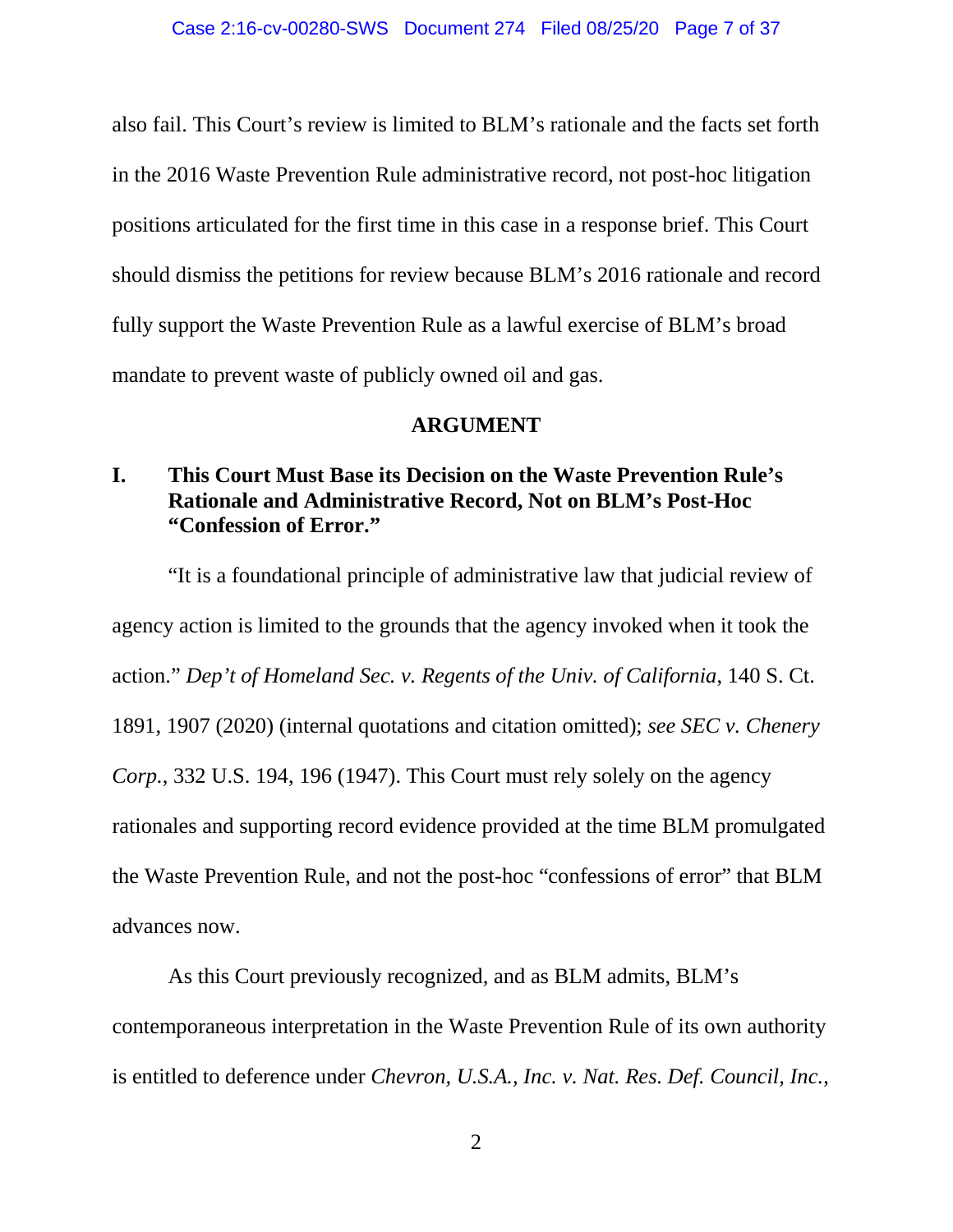467 U.S. 837 (1984). *Wyoming v. U.S. Dep't of the Interior*, No. 2:16-CV-0285- SWS, 2017 WL 161428 at \*\*5-6, 12 (D. Wyo. Jan. 16, 2017); Fed. Resp'ts' Suppl. Merits Resp. Br. (BLM Resp.) 18-23, ECF No. 278; *cf. Guedes v. Bureau of Alcohol, Tobacco, Firearms & Explosives*, 920 F.3d 1, 21-23 (D.C. Cir. 2019) (*Chevron* standard of review must be applied where appropriate, even over protestations by agency); *Aposhian v. Barr*, 958 F.3d 969, 982 n.6 (10th Cir. 2020) (suggesting that *Chevron* is a standard of review that cannot be waived). BLM does not, and cannot, claim that its new interpretation of its statutory authority is entitled to deference. In applying *Chevron*, courts only "look to what the agency said at the time of the rulemaking." *Council for Urological Interests v. Burwell*, 790 F.3d 212, 222 (D.C. Cir. 2015); *see Bus. Roundtable v. SEC*, 905 F.2d 406, 417 (D.C. Cir. 1990) (holding *Chenery* principle applies to *Chevron* statutory analysis).

Likewise, this Court has recognized that its review under the Administrative Procedure Act (APA) is limited to the Waste Prevention Rule's record. *Wyoming*, 2017 WL 161428 at \*4 (citing *Olenhouse v. Commodity Credit Corp.*, 42 F.3d 1560, 1575 (10th Cir. 1994)); *see also* 5 U.S.C. § 706 (requiring review based on the record); *Woods Petrol. Corp. v. Dep't of Interior*, 47 F.3d 1032, 1041 (10th Cir. 1995) ("Under the APA, a reviewing court must rely on the administrative record to assess the validity of the agency action."). Post-hoc explanations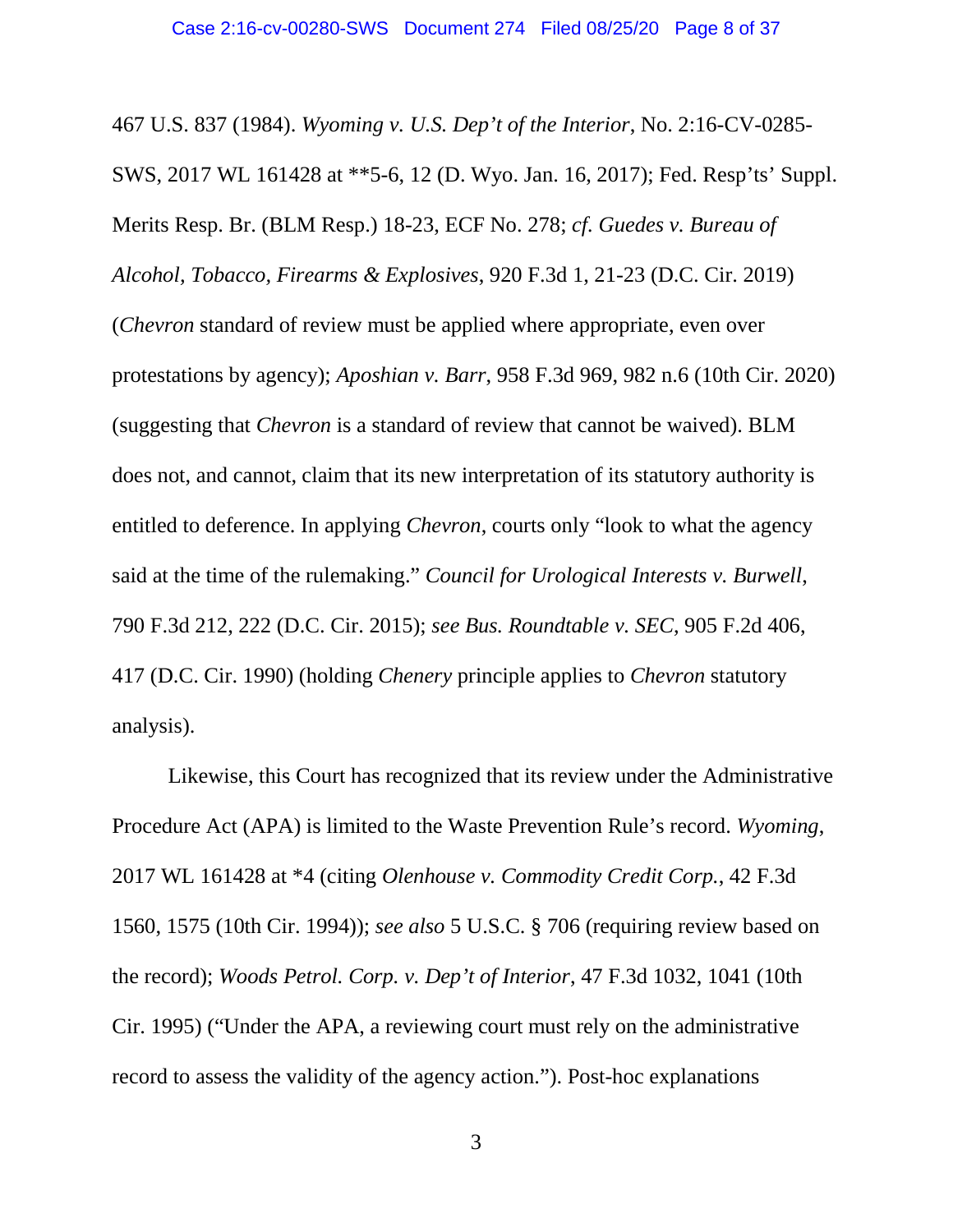#### Case 2:16-cv-00280-SWS Document 274 Filed 08/25/20 Page 9 of 37

provided by agencies and their counsel are "impermissible." *Regents of the Univ. of California*, 140 S. Ct. at 1909; *see Aposhian*, 958 F.3d at 980 (holding courts must rely on reasoning set forth in the administrative record and disregard post-hoc rationalizations); *Ashland Oil, Inc. v. FTC*, 548 F.2d 977, 981 (D.C. Cir. 1976) ("No principle of administrative law is more firmly established than that a court must review discretionary actions in terms of the rationale on which the agency acted, rather than accept appellate counsel's post hoc rationalizations.") (internal quotations and citation omitted).

As described more fully herein, BLM's new claims that it lacked legal authority to adopt the Waste Prevention Rule and that its rulemaking was arbitrary and capricious are directly contrary to the basis articulated by the agency itself when it took it the action and are unsupported by the Rule's administrative record. *See infra* pp. 6-26. BLM instead relies on rationales asserted in the vacated 2018 Rescission, but that rule and its record are not before this Court. Moreover, since BLM now advances the same rationales with respect to its statutory authority that the *California* court has already rejected, its argument is particularly unpersuasive. *See* 2020 WL 4001480, at \*\*10-14. To the extent BLM disagrees with that court's rulings, the proper course is to appeal, and not to confess error in this Court.

BLM has unlawfully attempted to prevent the Waste Prevention Rule's benefits from being realized three times since 2017. *See* BLM Resp. 6 n.4, 8. Now,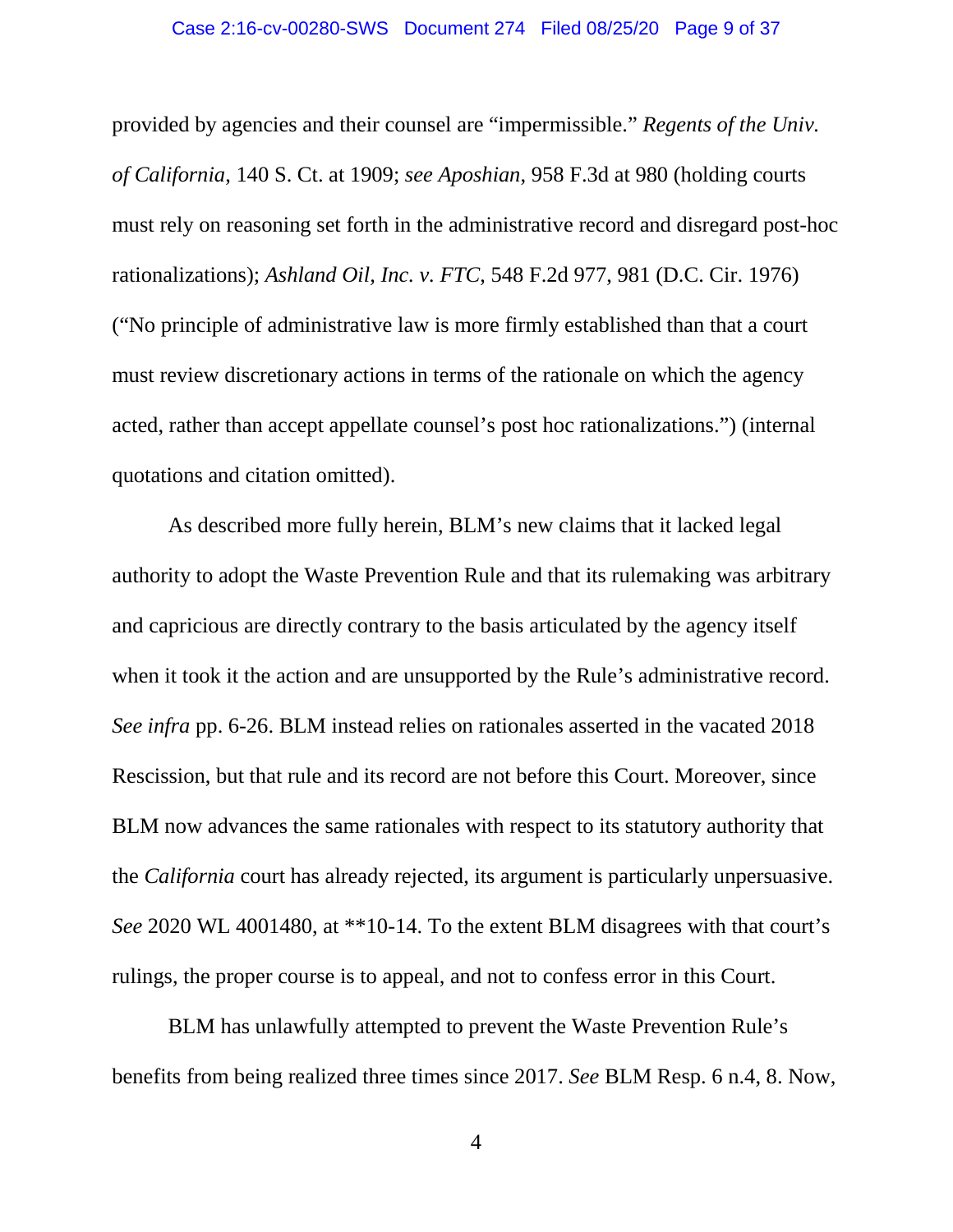having failed to lawfully rescind the Rule, BLM is attempting to do through "confessions of error" what it could not achieve through rulemaking. Courts routinely give no weight to an agency's claimed confession of error where, as here, it would allow the agency to circumvent the APA's requirements. *See, e.g.*, *Mexichem Specialty Resins, Inc. v. EPA*, 787 F.3d 544, 557-58 (D.C. Cir. 2015) (declining to grant stay or vacatur of final rule despite agency confessing error, and holding that courts "should not uncritically accept[] an agency's concession of a significant merits issue" because "[i]f an agency could engage in rescission by concession, the doctrine requiring agencies to give reasons before they rescind rules would be a dead letter"); *Nat'l Parks Conservation Ass'n v. Salazar*, 660 F. Supp. 2d 3, 5 (D.D.C. 2009) (declining to vacate agency's final rule based on federal defendants' confession of error, because vacatur would allow federal defendants to "do what they cannot do under the APA, repeal a rule without public notice and comment, without judicial consideration of the merits" $)$ .<sup>[1](#page-9-0)</sup> This is consistent with well-established principles of administrative law: considering

<span id="page-9-0"></span><sup>&</sup>lt;sup>1</sup> BLM incorrectly suggests that courts give "great weight" to an agency's confession of error. BLM Resp. 9 (citing *Sibron v. New York*, 392 U.S. 40, 58 (1968) (quoting *Young v. United States*, 315 U.S. 257, 258 (1942)). *Sibron* and *Young* concern governmental confessions of error in the context of criminal law, where confessions may be necessary to prevent miscarriage of justice. *See Young*, 315 U.S. at 258. Even there, courts conduct independent review of the error confessed. *Sibron*, 392 U.S. at 58; *Young*, 315 U.S. at 258.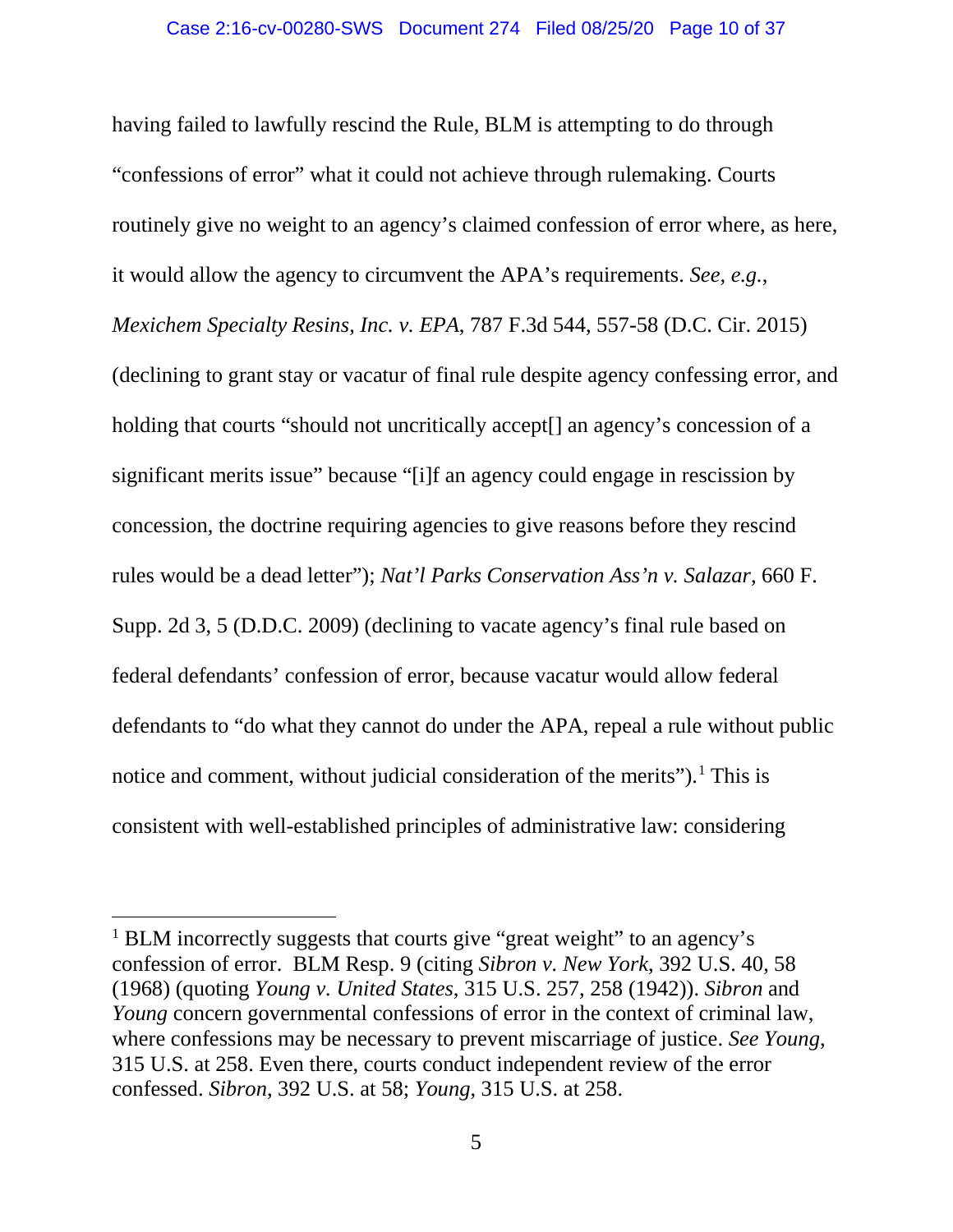contemporaneous explanations of agency actions, and declining consideration of agencies' new reasons that are asserted without first satisfying procedural requirements, promotes agency accountability to the public and instills confidence in the rule of law. *See Regents of the Univ. of California*, 140 S. Ct. at 1909. Accordingly, in reviewing the Waste Prevention Rule, this Court should reject BLM's latest attempt to circumvent the APA and should look only to the administrative record and the rationales articulated by the agency therein.

### **II. BLM's Post-Hoc Litigation Positions Are Legally Flawed.**

As full parties to this litigation, Respondent-Intervenors may continue—and do continue—to defend the Waste Prevention Rule despite BLM's confessions of error. *See Alvarado v. J.C. Penney Co., Inc.*, 997 F.2d 803, 805 (10th Cir. 1993) ("[W]hen a party intervenes, it becomes a full participant in the lawsuit and is treated just as if it were an original party.") (citation omitted); *Nat'l Parks Conservation Ass'n*, 660 F. Supp. 2d at 5 (allowing intervenor to continue defense of rule after agency confessed error). [2](#page-10-0) BLM's post-hoc litigating positions are legally flawed and unsupported by the record.

<span id="page-10-0"></span> <sup>2</sup> *See also* Order Granting Mot. to Intervene as Resp'ts, ECF No. 56; Order Granting California and New Mexico's Mot. to Intervene as Resp'ts, ECF No. 76; Citizen Groups' Mot. to Intervene as Resp'ts, ECF Nos. 27 to 27-12 (including declarations); Intervenor-Applicants California and New Mexico's Mot. to Intervene as Resp'ts, ECF Nos. 62, 63 to 63-2) (including declarations); Exs. 1-3 (Citizen Groups' supplemental declarations).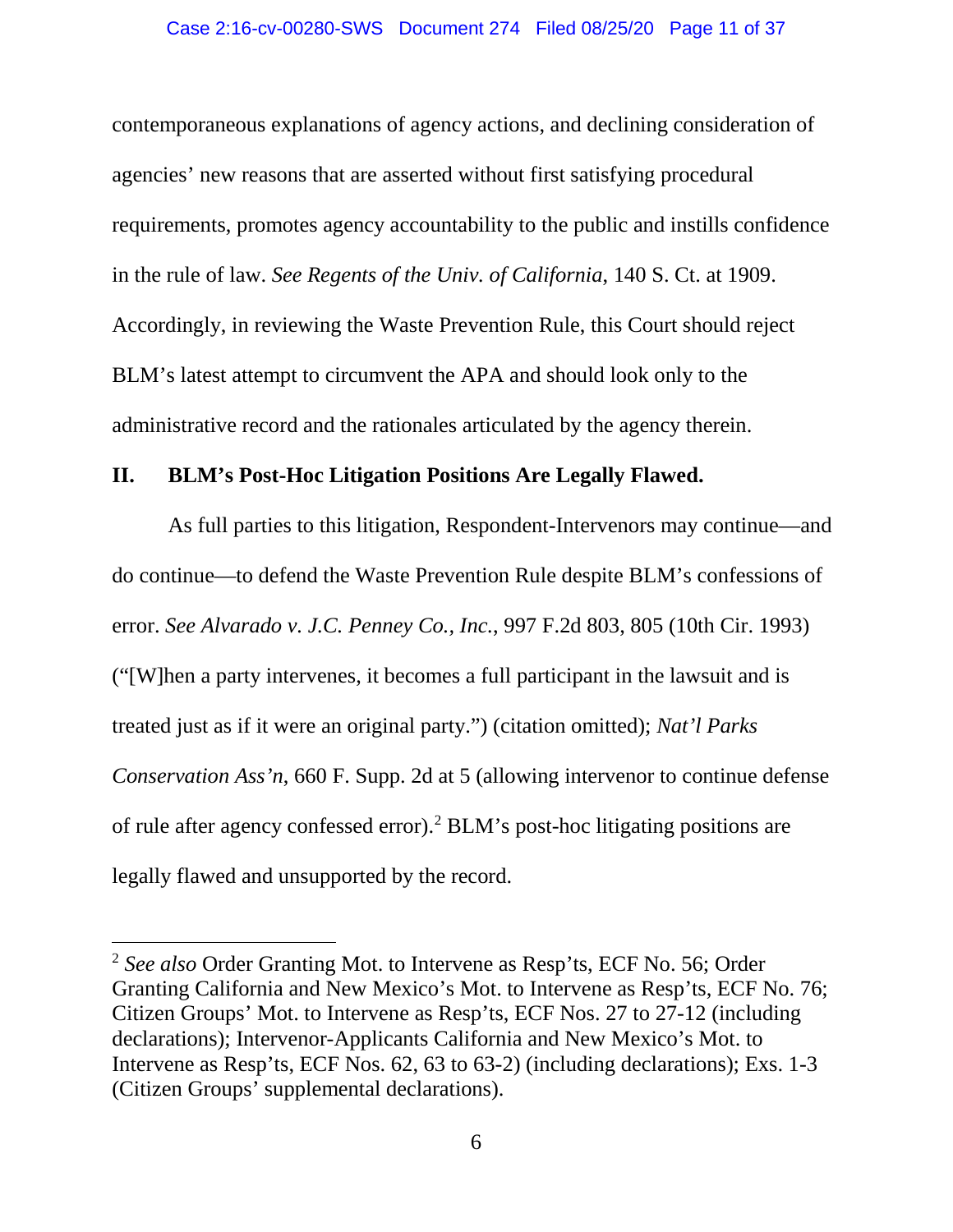### **A. BLM Has Legal Authority to Adopt the Waste Prevention Rule.**

As this Court previously held—and no party disputes—the Mineral Leasing Act (MLA) and the Federal Oil and Gas Royalty Management Act "unambiguously grant BLM authority to regulate the development of federal and Indian oil and gas resources *for the prevention of waste*." *Wyoming*, 2017 WL 161428 at \*6. Further, this Court held "BLM is entitled to deference regarding the determination of how best to minimize losses of gas due to venting, flaring, and leaks, and incentivize the capture and use of produced gas." *Id.*; *see also id.* at \*10 (citing *Nat'l Cable & Telecomms. Ass'n v. Brand X Internet Servs.*, 545 U.S. 967, 981 (2005) for the proposition that "under step two of *Chevron,* [a] court [is] required to accept agency's construction of statute even if agency's reading differs from what court believes is best interpretation"). [3](#page-11-0) In 2016, based on the full administrative record, BLM concluded that the Waste Prevention Rule constituted "economical, cost-effective, and reasonable measures . . . to minimize gas waste." 81 Fed. Reg. 83,008, 83,009 (Nov. 18, 2016). This determination was reasonable because, consistent with the MLA and other statutes, each challenged provision of the Rule limits the amount of publicly owned natural gas product that is vented,

<span id="page-11-0"></span> <sup>3</sup> This Court, the *California* court, and BLM all agree that the question of whether BLM has properly exercised its authority to regulate waste should be analyzed under *Chevron* step 2. *See Wyoming*, 2017 WL 161428 at \*\*5-9; *California*, 2020 WL 4001480, at \*\*11-12; BLM Resp. 19-20.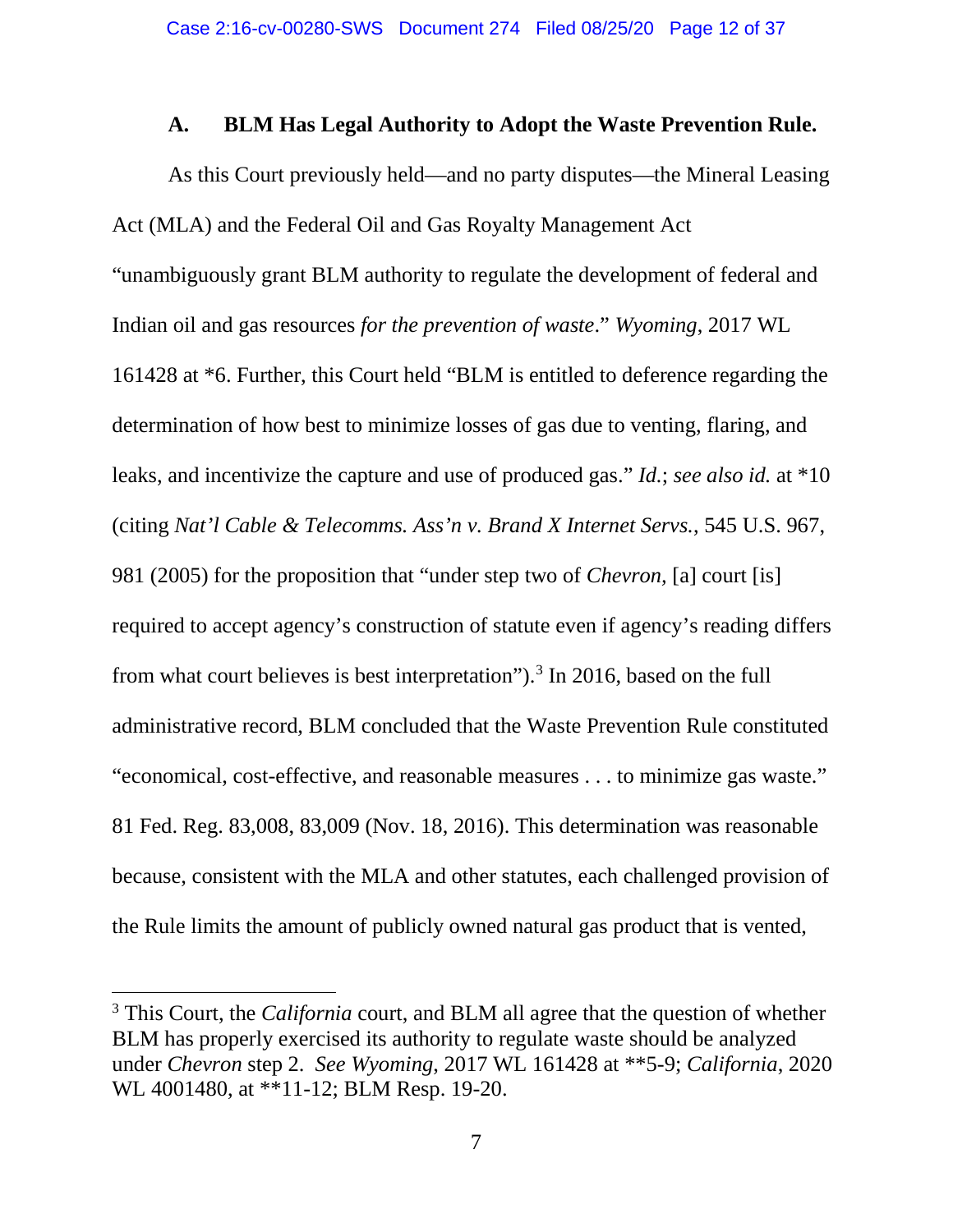#### Case 2:16-cv-00280-SWS Document 274 Filed 08/25/20 Page 13 of 37

burned, or leaked and therefore not put to productive use. *See* Citizen Groups' Resp. Br. (Citizen Resp.) 14, ECF No. 175 (citing VF\_562, 81 Fed. Reg. at 83,010- 14); State Resp'ts' Opp. to Pet'rs' Br. in Supp. of Pets. for Review of Final Agency Action (State Resp.) 10, ECF No. 174 (citing 81 Fed. Reg. at 83,014-15).

In the record and previous briefing in this case, BLM justified its adoption of the Waste Prevention Rule as a reasonable exercise of its authority under the MLA, Federal Land Policy and Management Act (FLPMA), and other statutes. 81 Fed. Reg. at 83,019-21; Fed. Resp'ts' Consolidated Opp'n to Pet'rs' and Pet'r-Intervenor's Mots. for Prelim. Inj. (BLM PI Resp.) 18-19, ECF No. 70. But BLM now claims that its prior interpretation of its legal authority is not a "permissible" interpretation of the MLA and therefore runs afoul of *Chervon* step 2. BLM Resp. 19. [4](#page-12-0) This Court must grant deference to BLM's contemporaneous, record-based conclusion that the Waste Prevention Rule was authorized and not its post-hoc "confessions of error." *See supra* pp. 2-6.

<span id="page-12-0"></span> <sup>4</sup> Notably, BLM does not support Petitioners' claims that the Waste Prevention Rule is fundamentally an air quality regulation, within the purview of EPA and not BLM. Respondent-Intervenors previously showed how the Waste Prevention Rule's provisions may have air quality benefits, but they are "independently justified" as waste prevention measures—something this Court previously recognized as within BLM's MLA authority. *Wyoming*, 2017 WL 161428 at \*9; *see* Citizen Resp. 13-17, 21-23; State Resp. 9-17. Furthermore, attempting to define the extent of BLM's authority based on EPA's authority conflicts with the Supreme Court's clear direction in *Massachusetts v. EPA*, 549 U.S. 497, 532 (2007), that agencies must fulfill their independent statutory obligations even where overlap occurs.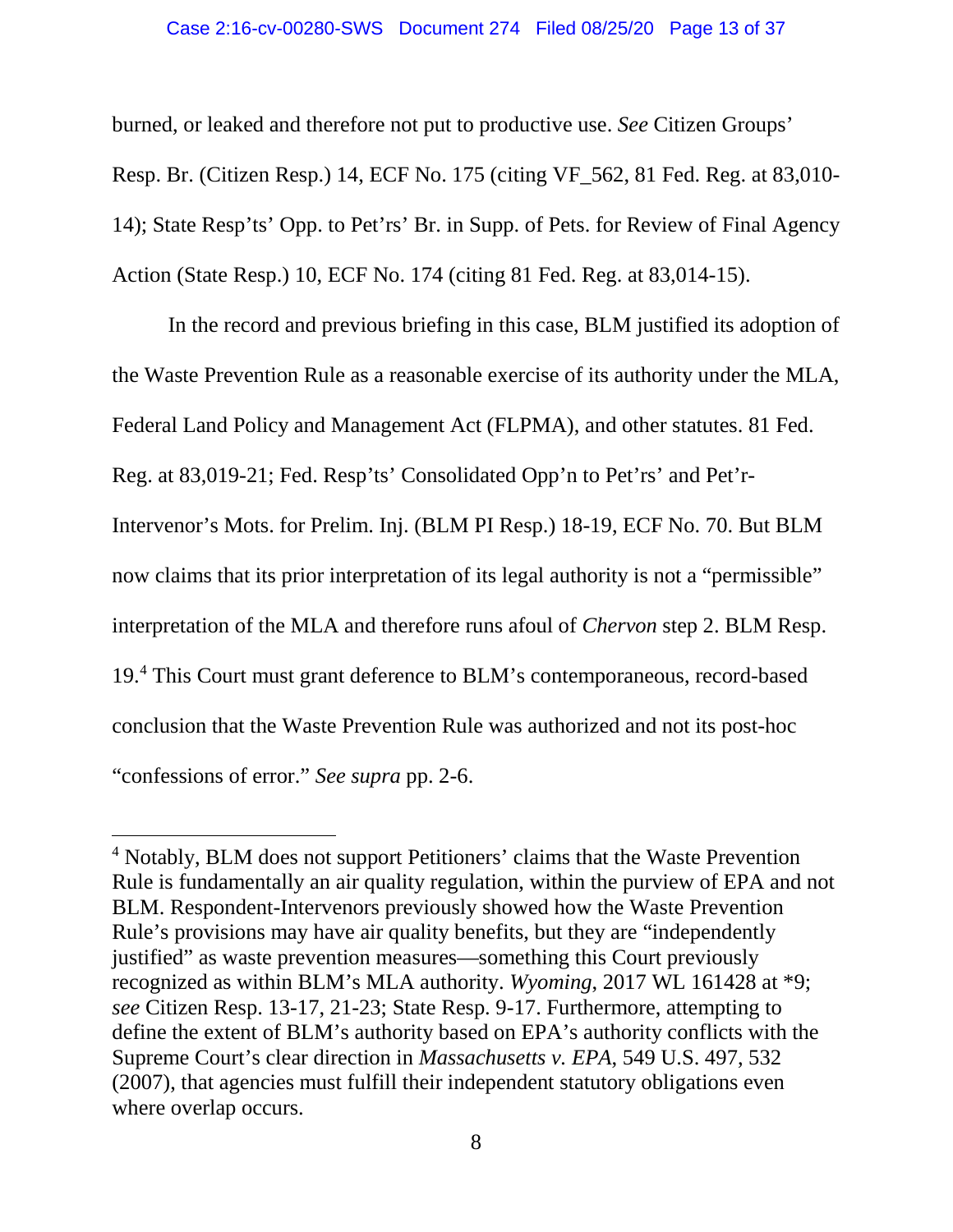BLM now claims, consistent with its position *rejected* by the *California* court, that the Waste Prevention Rule imposes "uneconomical 'waste prevention' requirements that . . . do not comport with the 'prudent operator' standard applicable to operators of federal oil and gas leases." BLM Resp. 2. In 2016, however, BLM expressly considered and rejected a definition of waste focused solely on whether the loss of gas would be profitable for an operator to capture. As BLM concluded, "a decision to vent or flare that may make sense to the individual operator may constitute an avoidable loss of gas and unreasonable waste when considered from a broader perspective [including loss of royalties and the air pollution and other impacts of wasted gas] and across an entire field." 81 Fed. Reg. 6,616, 6,638 (Feb. 8, 2016). This Court must make its decision based on this contemporaneous rationale. *See supra* pp. 2-6.

Likewise, BLM's claim that the Waste Prevention Rule provisions are "uneconomical" is based entirely on BLM's new and unlawful definition of waste. In the record, BLM determined that the Waste Prevention Rule is "economical" and "cost-effective," and will impact even the smallest operator's bottom lines by only, on average, 0.15%. 81 Fed. Reg. at 83,009, 83,068-69; *see also* Citizen Resp. 14-15 (explaining that the Rule's requirements are modeled on measures that are already widely deployed in leading states and by leading companies). BLM also incorporated accommodations for individual operators "to make compliance more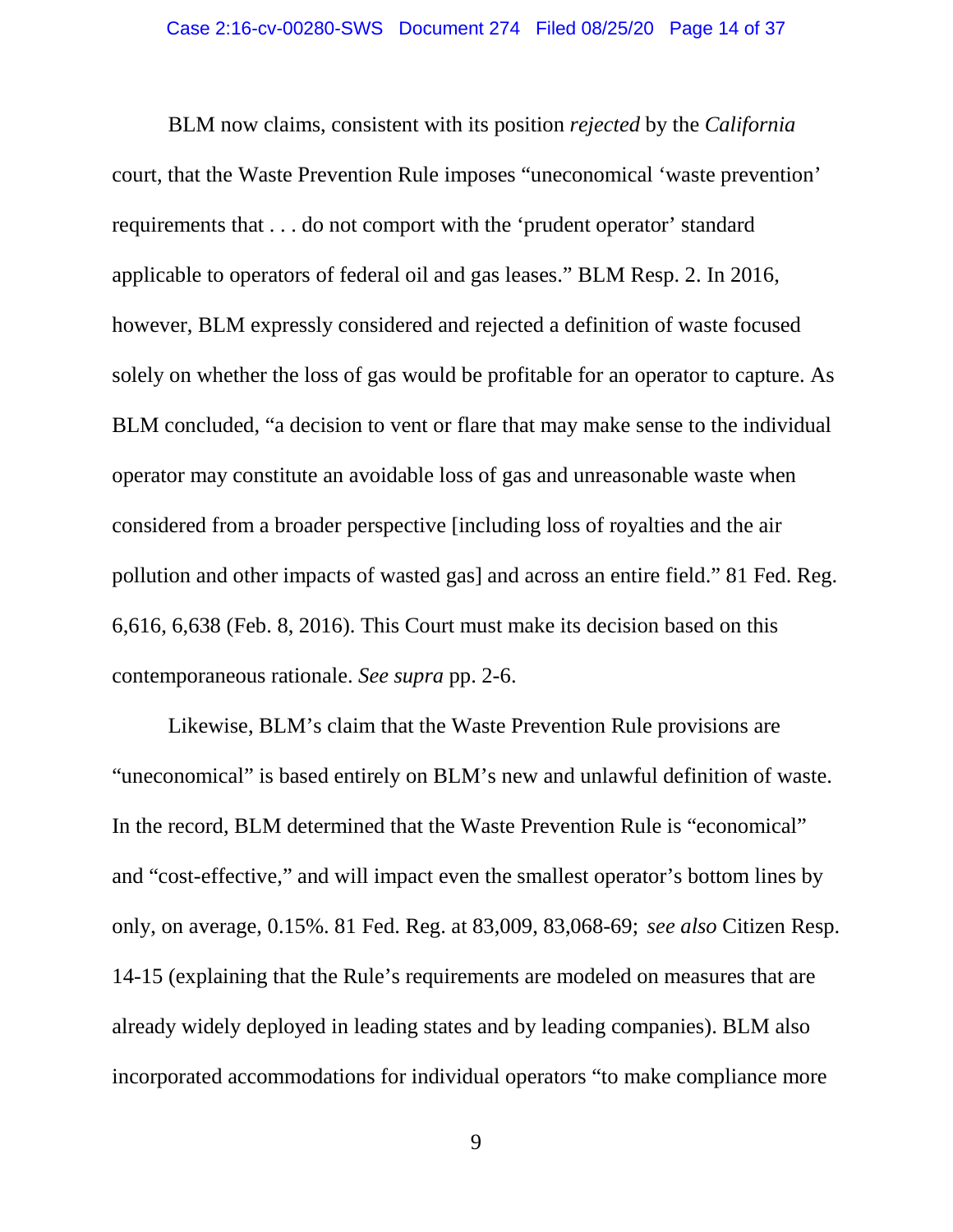feasible and less costly," including phasing in capture targets and allowing for exemptions where the requirements "would impose such costs as to cause the operator to cease production and abandon significant recoverable oil reserves under the lease." 81 Fed. Reg. at 83,011; *Wyoming*, 2017 WL 161428 at \*11 (acknowledging the exemptions). Given the low costs and these accommodations, BLM's post-hoc claim that the Waste Prevention Rule would "require an operator to render its operations uneconomical" is false and unsupported by the record. BLM Resp. 20.

But even if this Court considers the claim that BLM must myopically focus on the marginal profits of operators and ignore public benefits, this position conflicts with the plain language and intent of the MLA and FLPMA. In fact, the *California* court struck down the very same definition of waste that BLM now advances: "The statutory language demonstrates on its face that any consideration of waste management limited to the *economics* of individual well-operators would ignore express statutory mandates concerning BLM's public welfare obligations." 2020 WL 4001480, at \*12. The court pointed to BLM's duties under the MLA to "prevent[] undue waste" and "protect[] the interests of the United States . . . and . . . safeguard[] . . . the public welfare," 30 U.S.C. § 187, and under FLPMA to "protect . . . air and atmospheric" resources and "prevent unnecessary of undue degradation of the [public] lands," 43 U.S.C. §§ 1701(a)(8), 1732(b). *California*,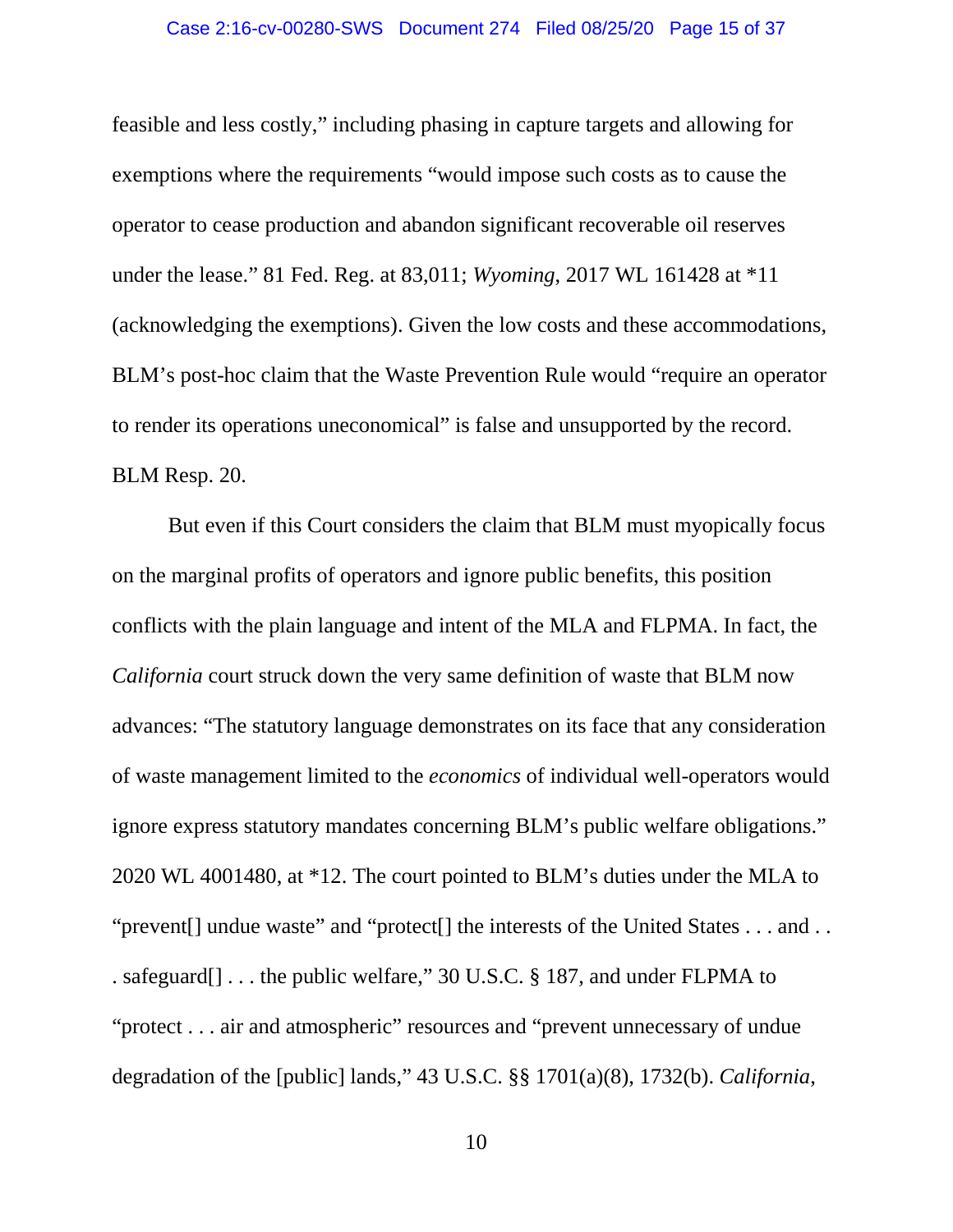2020 WL 4001480, at \*12; *see also* Citizen Resp. 11-12, 17-20; State Resp. 6-7, 15-16, 21-22. These are the very same provisions BLM previously and correctly cited as supporting the Waste Prevention Rule, but despite the *California* court's order, BLM now refuses to even acknowledge any of its statutory obligations beyond the duty to prevent waste.

As the *California* court held, the legislative history "corroborates a broad statutory approach, contradicting BLM's attempt to limit the definition of waste to one related solely to the economics of the operators." 2020 WL 4001480, at \*13. The court noted that Congress' intent was to encourage development of oil and gas, but also to ensure "conservation and conduct in the public interests." *Id.* at \*\*10, 13. "In essence, the MLA establishes the government's *regulation* of the development of natural resources on public lands." *Id.* at \*13 (quoting legislative history); *see also* Citizen Resp. 11-12, 19 (same); State Resp. 5-6, 9-10 (discussing congressional intent of MLA). Nothing limits that regulation to measures that will be profitable for industry. *California*, 2020 WL 4001480, at \*13. BLM again ignores the *California* court's order, and fails to acknowledge the legislative history indicating Congress had "myriad" objectives, including protecting the public from unregulated development of public resources. *Id.* at \*11.

BLM also offers no textual support for its claim that the MLA definition of "waste" is limited by the ""prudent operator" standard." BLM Resp. 20. In fact, as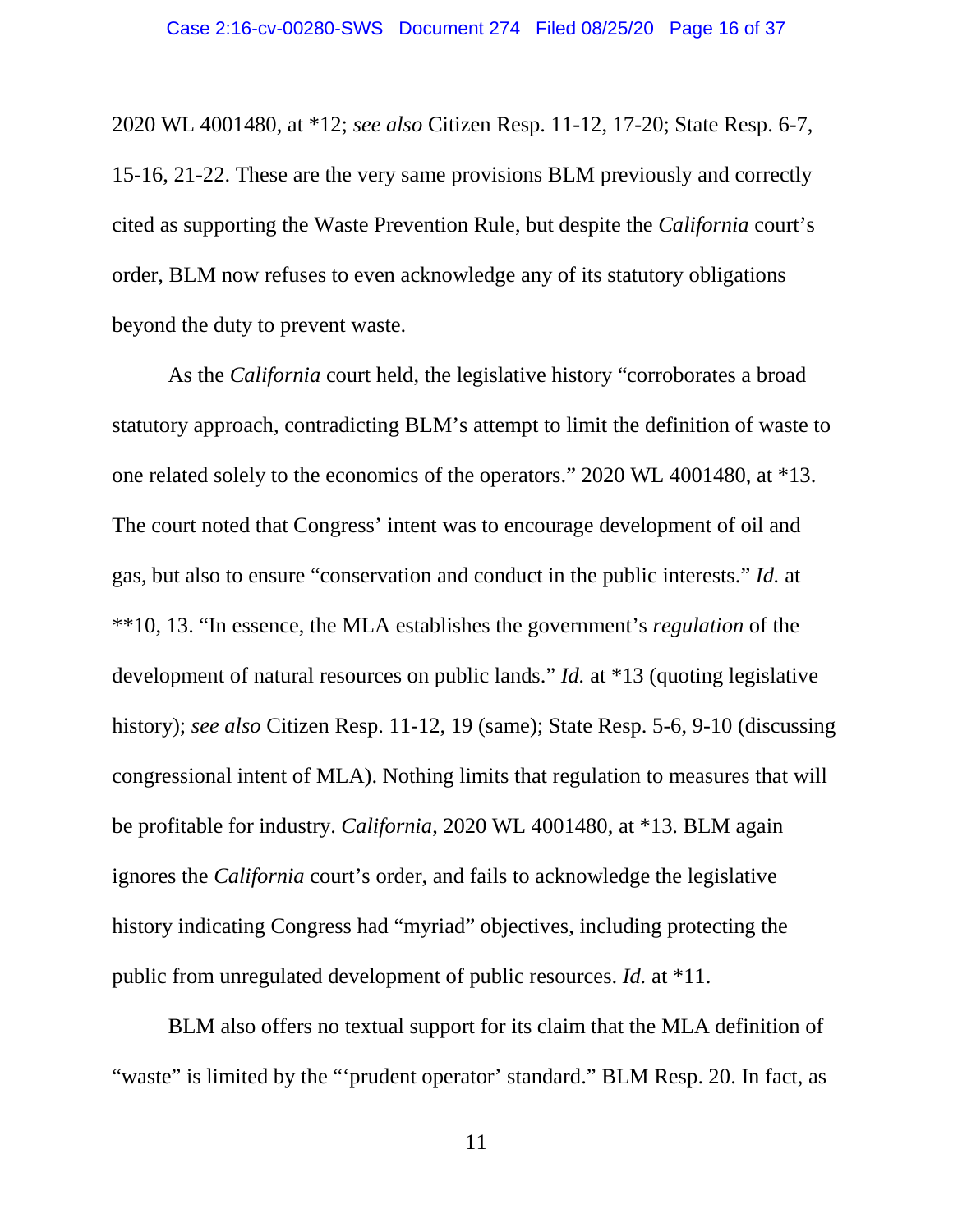the *California* court held, the MLA includes "separate and distinct" requirements—"*operators* must use 'reasonable diligence, skill, and care' and *BLM* must employ rules to 'prevent<sup>[]</sup> undue waste.'" 2020 WL 4001480, at \*13 (citing 30 U.S.C. § 187). If BLM could require only those steps that a reasonably prudent operator must already take, the requirement to control waste would be redundant. *See Bridger Coal Co./Pac. Minerals, Inc. v. Dir., Office of Workers' Comp. Programs*, 927 F.2d 1150, 1153 (10th Cir. 1991) ("We will not construe a statute in a way that renders words or phrases meaningless, redundant, or superfluous.").

BLM also claims that the Waste Prevention Rule "improperly elevates modern concerns about air quality and the environment above Congress' intent." BLM Resp. 22. In fact, the MLA broadly requires BLM to ensure operators take "all reasonable precautions to prevent waste," 30 U.S.C. § 225, and to protect the "public welfare," *id.* § 187. As BLM previously recognized, when Congress speaks in "capacious terms" like these, it shows an intent to "enlarge[] agency discretion" and allow the agency to "fill in the gaps." BLM PI Resp. 18 n.7 (quoting *Sierra Club, Inc. v. Bostick*, 787 F.3d 1043, 1057 (10th Cir. 2015) and *City of Arlington, Tex. v. FCC*, 569 U.S. 290, 296 (2013)); *see also Massachusetts*, 549 U.S. at 532 (holding the use of broad statutory language indicates Congress' intent to provide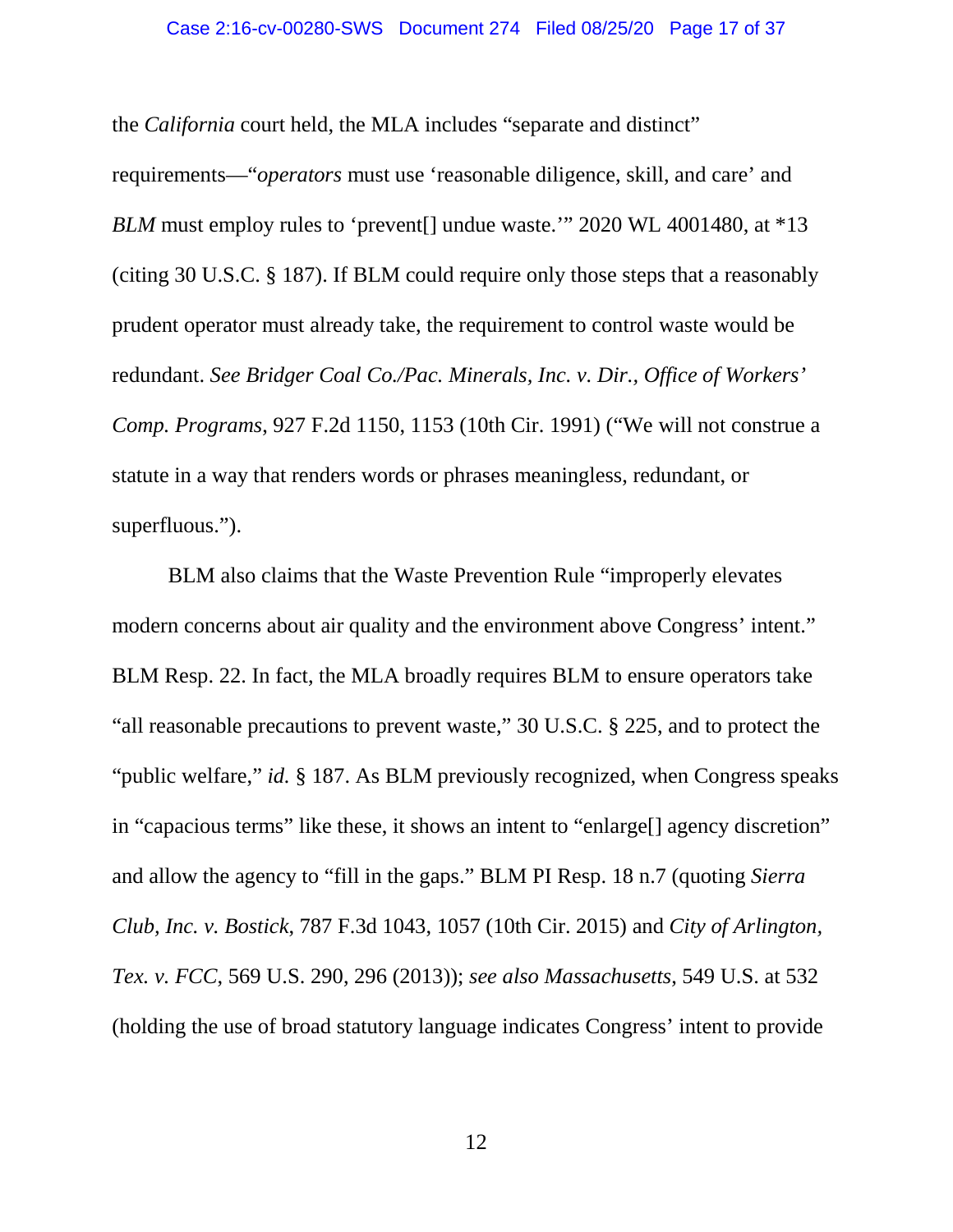"regulatory flexibility" to adapt to "changing circumstances and scientific developments").

BLM's final post-hoc claim is that the Waste Prevention Rule is inconsistent with its "longstanding practice" of taking "operator economics into account." BLM Resp. 22. However, BLM fully addressed its departure from its prior 40-year old policy, Notice to Lessees and Operators 4A (NTL-4A), in the record. BLM found "there is no statutory or jurisprudential basis for the [claim] that the BLM must conduct an inquiry into a lessee's economic circumstance before" determining that a loss amounts to waste. 81 Fed. Reg. at 83,038. Additionally, BLM found that NTL-4A did "not reflect modern technologies, practices, and understanding of the harms cause by venting, flaring, and leaks of gas," was not "particularly effective in minimizing waste," and was "subject to inconsistent application." *Id.* at 83,015, 83,017, 83,038. BLM provided ample justification for moving from an inconsistent case-by-case determination under NTL-4A to a consistent regulatory approach under the Waste Prevention Rule.

Moreover, BLM's post-hoc claim that its "longstanding practice" is to regulate loss of gas only where capturing it would be marginally profitable is false. NTL-4A did not base approval to vent or flare solely on whether the operator would profit, as BLM now claims it must. Rather, BLM could only approve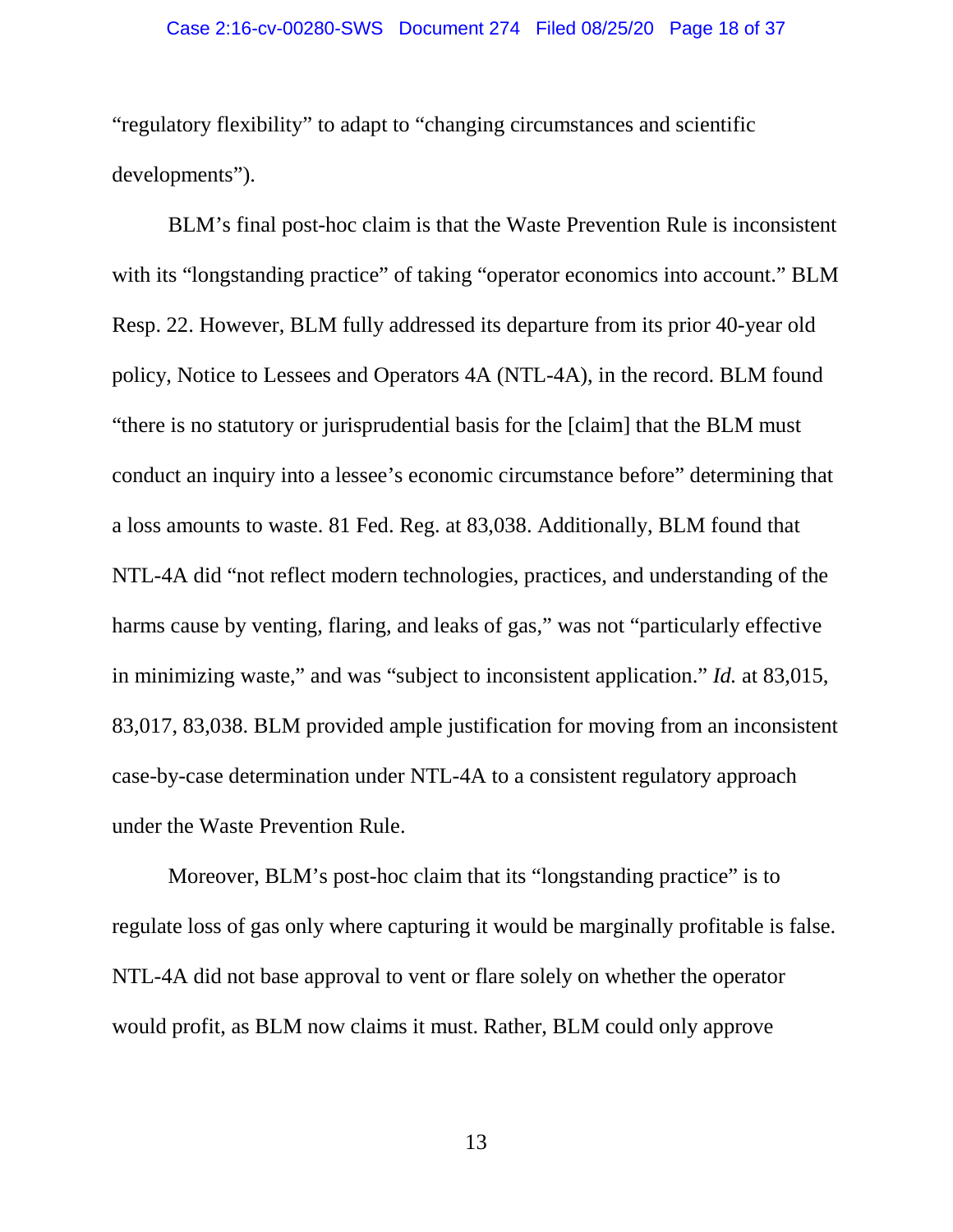venting or flaring under NTL-4A if it was justified by "an evaluation report supported by engineering, geologic, and economic data which demonstrates" *both*:

that the expenditures necessary to market or beneficially use such gas are not economically justified *and* that conservation of the gas, if required, would lead to the premature abandonment of recoverable oil reserves and ultimately to a greater loss of equivalent energy than would be recovered if the venting or flaring were permitted to continue . . .

44 Fed. Reg. 76,600, 76,601 (Dec. 27, 1979) (emphasis added). NTL-4A further specified that BLM must take into account "the total leasehold production, including both oil and gas, as well as the economics of a fieldwide plan" to determine "whether the *lease* can be operated successfully if it is required that the gas be conserved." *Id.* at 76,601 (emphasis added). In other words, to demonstrate that conserving gas was not "economically justified," operators needed to evaluate the marginal cost of curtailing venting or flaring against the "total leasehold production," considering economics broadly, not against the marginal profits from conserving the gas. *See Rife Oil Properties, Inc.*, 131 IBLA 357, 377 (1994) (considering whether waste-preventing requirement would make "*production*  uneconomic") (emphasis added)). And even that was not sufficient: operators also needed to show that it would lead to premature abandonment of recoverable resources.

Finally, BLM repeats its false assertions that the Waste Prevention Rule did not take "operator economics into account." BLM Resp. 22, *see supra* p. 13.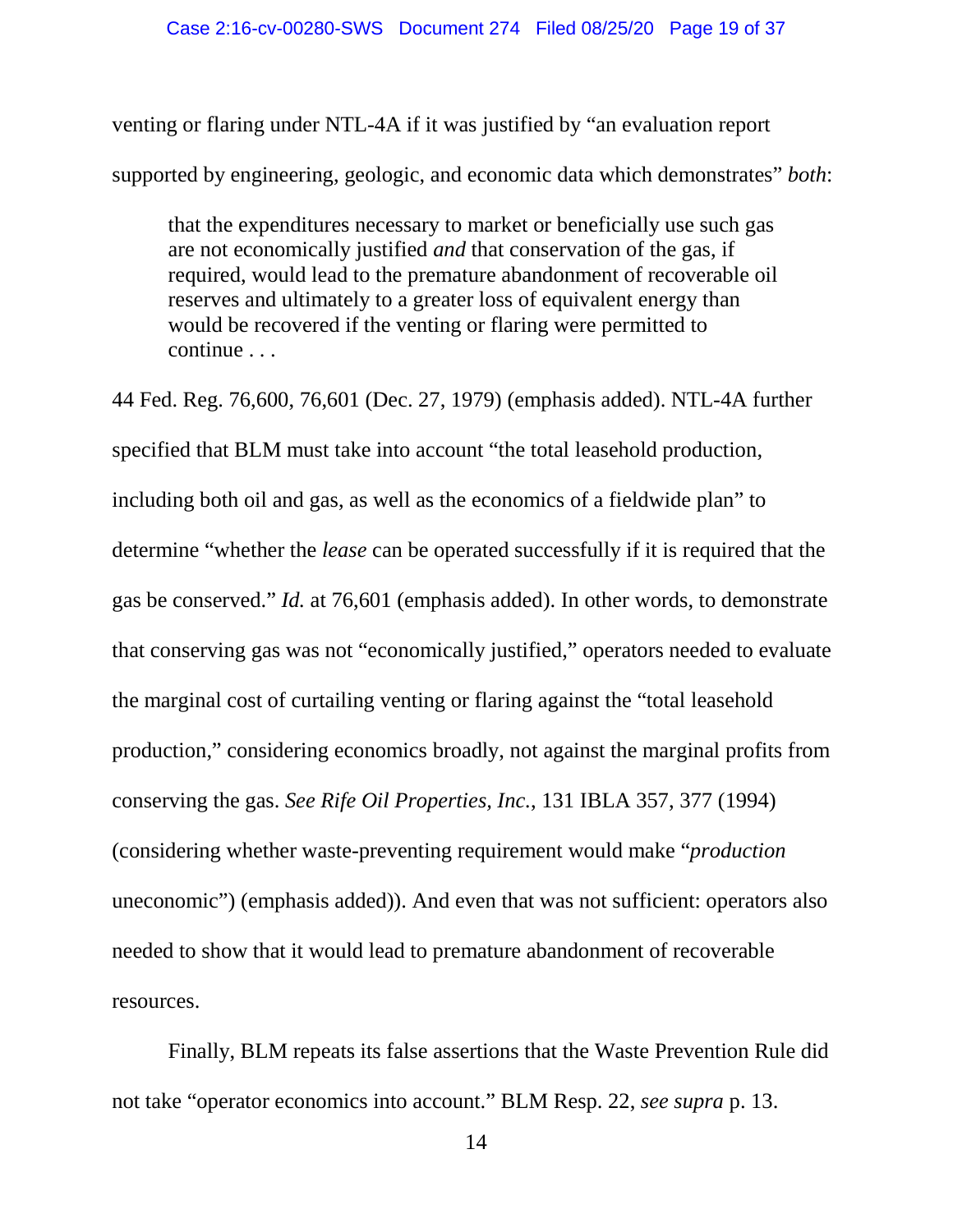Indeed, by including exemptions from all of its requirements where compliance would lead operators to abandon resources, 81 Fed. Reg. at 83,011, the Waste Prevention Rule takes economics into account in a manner quite similar to NTL-4A. It is BLM's post-hoc litigating position that is inconsistent with NTL-4A. Accordingly, there is no merit to BLM's claims that its waste definition is a return to its historic practice, or that such a return to historic practice is required.

In sum, this Court should uphold BLM's adoption of the Waste Prevention Rule as a reasonable exercise of its authority under the MLA, and disregard its post-hoc confession of error.

#### **B. The Waste Prevention Rule is Not Arbitrary or Capricious.**

BLM incorrectly claims that it did not adequately explain or justify the Waste Prevention Rule. BLM Resp. 10. In fact, BLM fully justified the Waste Prevention Rule's requirements as "reasonable precautions to prevent waste" under the MLA. *See supra* p. 12. In a post-hoc attempt to undermine the Waste Prevention Rule, BLM nitpicks supposed procedural deficiencies in its own analysis, without even acknowledging its statutory mandate to prevent waste. In developing the Waste Prevention Rule, BLM "examine[d] the relevant data and articulate[d] a satisfactory explanation" for its decision to adopt reasonable waste prevention measures. *Motor Vehicle Mfrs. Ass'n of U.S., Inc. v. State Farm Mut. Auto Ins. Co.*, 463 U.S. 29, 43 (1983); *contra* BLM Resp. 10.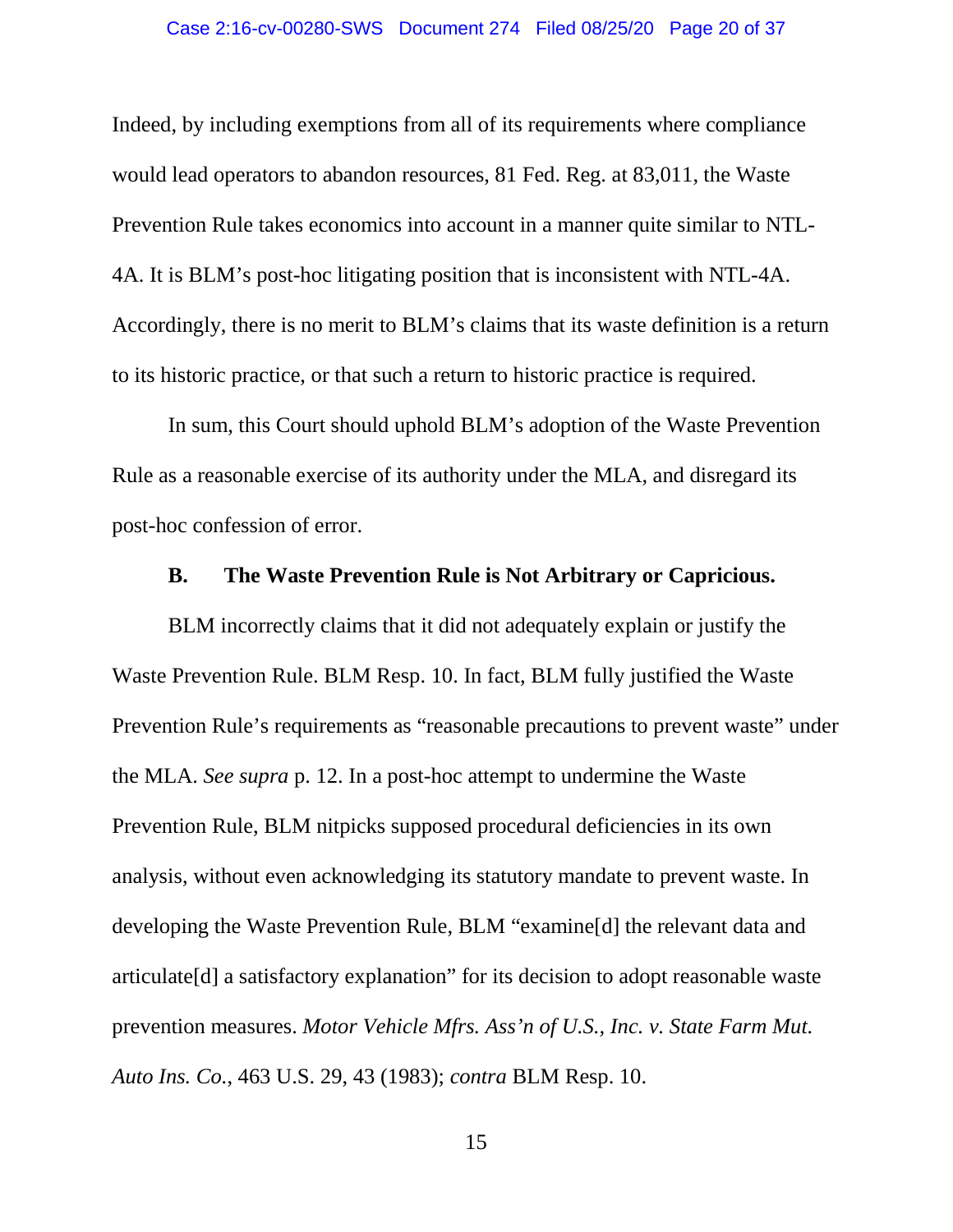#### **1. BLM fully supported its decision to regulate marginal wells.**

BLM's post-hoc assertion that it failed to consider impacts on marginal, or low production, wells ignores BLM's contemporaneous rationale and large swaths of the record. BLM Resp. 11-14. BLM thoroughly supported the Waste Prevention Rule's application at marginal wells, and its belated quibbles with an exemption from the Rule's leak detection and repair ("LDAR") program do not render the Waste Prevention Rule arbitrary.

BLM determined that not regulating marginal wells "would have a significant negative effect on the waste reduction benefits of [the Waste Prevention Rule]." 81 Fed. Reg. at 83,029-30. BLM supported this determination with "recent peer-reviewed studies" showing high gas losses from marginal well sites and emissions calculations from data reported to EPA and the EPA Greenhouse Gas Inventory showing "83 percent of the total methane emissions from oil and gas wells was attributable to low production wells." *Id.* at 83,029.

BLM carefully evaluated the concerns raised by industry commenters, *see*  BLM Resp. 11, and found that they failed to provide data or evidence that would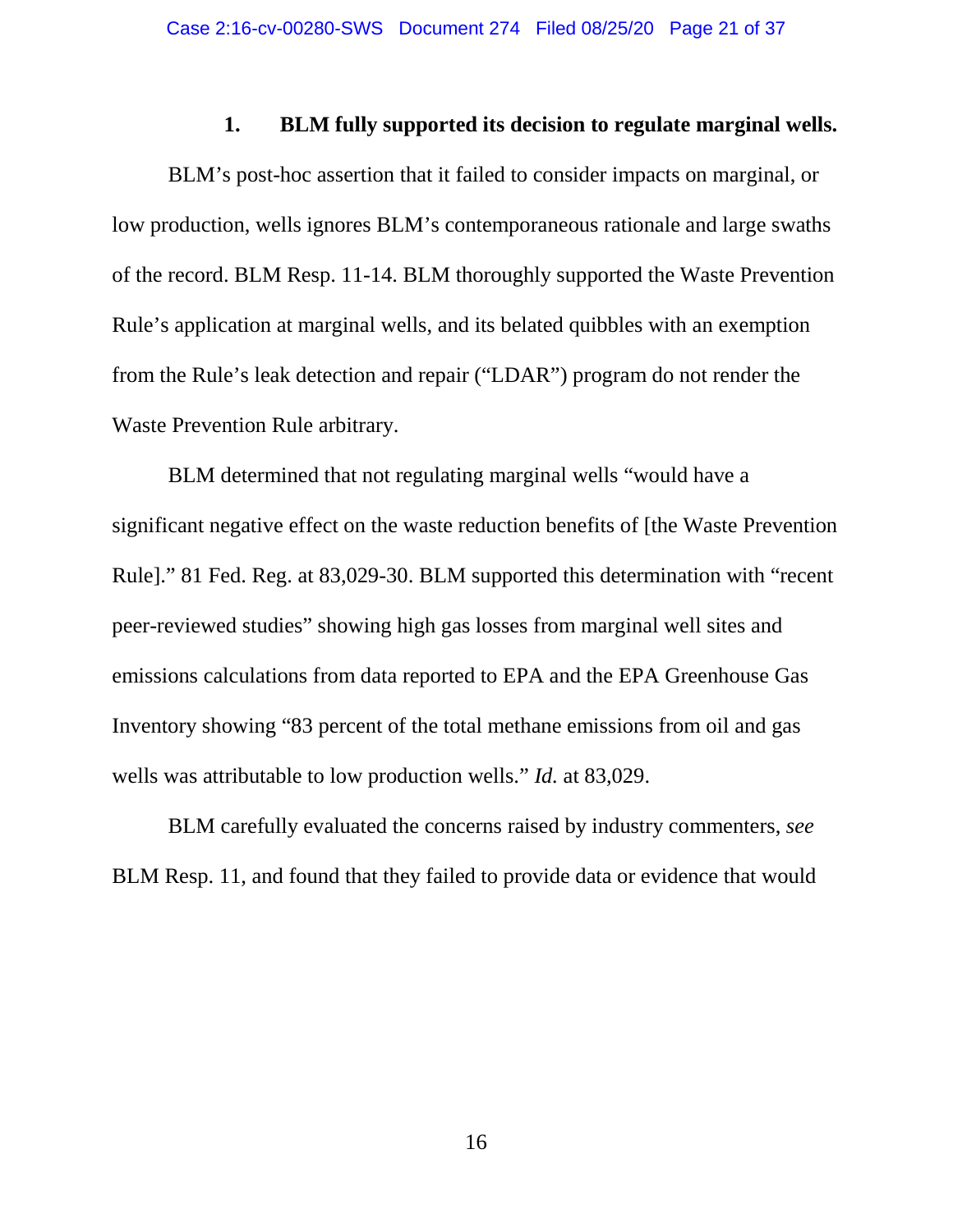substantiate foregoing waste regulation at marginal wells.<sup>[5](#page-21-0)</sup> In particular, while industry commenters argued that marginal wells do not have significant leaks and therefore the costs of LDAR would not be meaningfully offset by recouping the value of the lost gas, BLM found that these comments did not provide any supporting data or refute the findings of the peer-reviewed studies showing significant gas losses from marginal wells. 81 Fed. Reg. at 83,029-30. As a result, BLM determined that it "simply [could not] conclude that low-production sites pose low leak risks and therefore merit exclusion from semi-annual LDAR." *Id.* And while BLM explained that it analyzed reducing LDAR frequency at marginal wells in the 2016 Regulatory Impact Analysis (RIA), it did not find that approach to be among the "most viable in reducing waste of gas." VF\_536.

In addition to finding that reducing gas losses from marginal wells was critical for overall waste reduction, BLM also considered the implications of

<span id="page-21-0"></span><sup>&</sup>lt;sup>5</sup> BLM now cites commenter cost estimates for a variety of Waste Prevention Rule provisions, BLM Resp. 11 (citing VF\_1032-33 (costs for storage vessels), VF\_1170 (costs for artificial plunger lifts for liquids unloading), VF\_1220 (costs for LDAR surveys)). These commenter cost estimates are inapposite. As this Court noted, each of these requirements is subject to an "economic exemption[] where an operator shows, and BLM concurs, that compliance with the Rule's requirements 'would impose such costs as to cause the operator to cease production and abandon significant recoverable oil reserves under the lease.'" *Wyoming*, 2017 WL 161428 at \*11 (citations omitted). Moreover, BLM explained that marginal wells are "highly unlikely" to have equipment that would subject them to requirements like those for storage tanks, VF\_1222, and that installation of artificial plunger lifts was not required by the Rule, VF\_1170).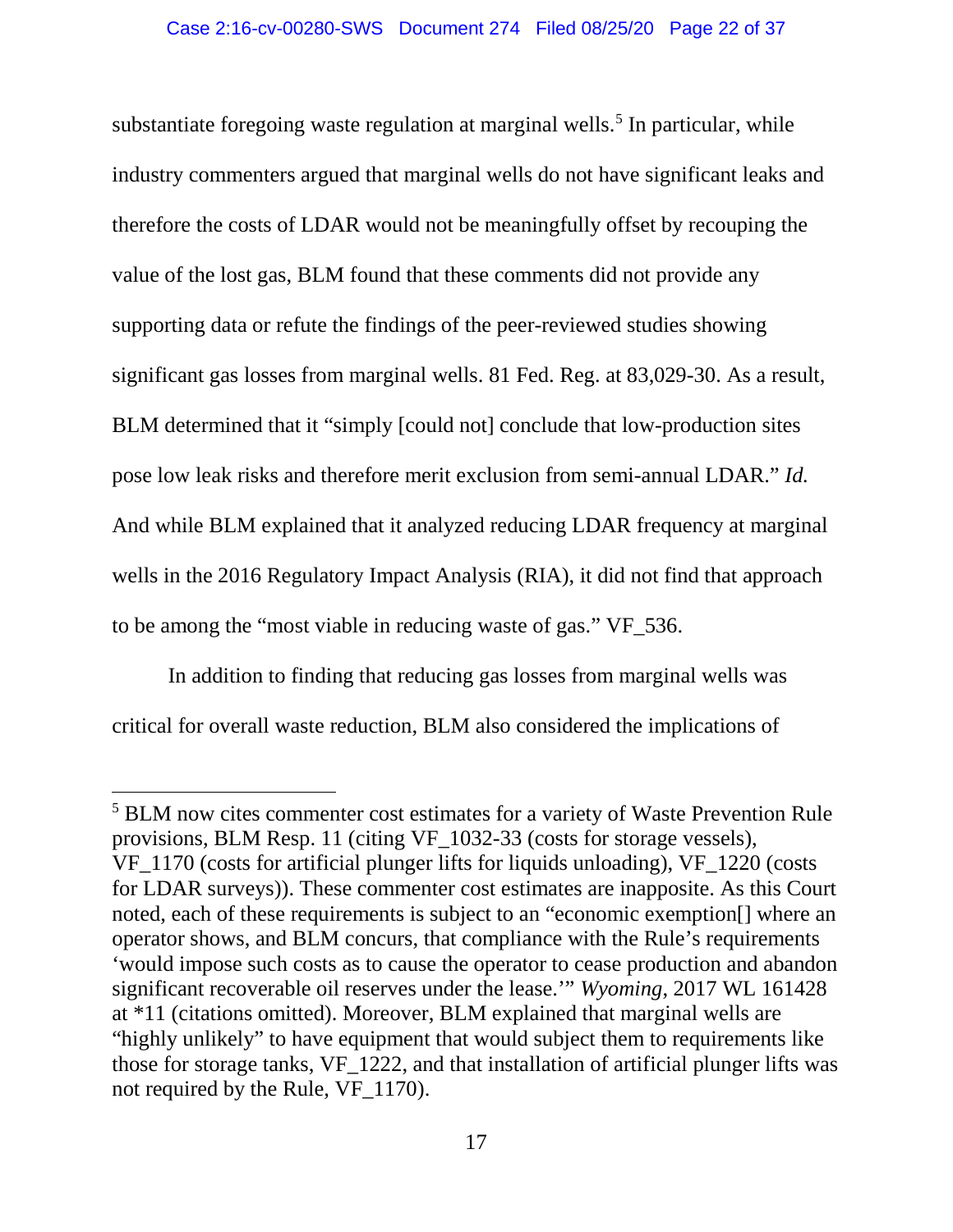regulation for marginal well operation. BLM explained that it did not "anticipate a significant number of individual well shut-ins or any leasewide shut-ins as a result of the LDAR requirements, even with respect to low production wells" because "[a]s discussed in the RIA, third-party providers offer LDAR services at a relatively modest cost, and operators may recoup some of the costs of the program through the saved gas." 81 Fed. Reg. at 83,030; *see also* VF\_533, 536 (explaining that BLM utilized particular cost estimates in the RIA because they were the most detailed, but "the actual results [of the cost-benefit analysis] likely understate the benefits of the BLM provisions, and may substantially understate them," and recognizing "that if we used per-facility or per-inspection cost data from other sources then that the result would show lower compliance costs"). These contemporaneous, record-based conclusions are owed substantial deference. *See W. Watersheds Project v. BLM*, 721 F.3d 1264, 1273 (10th Cir. 2013) (holding "deference is most pronounced" with respect to technical determinations within the agency's expertise) (internal quotations and citations omitted)).

BLM ignores its previous findings underpinning its decision to require standards at marginal wells. Instead, BLM now focuses solely on an exemption from the Rule allowing for a less effective LDAR program, intended as a final option for flexibility in the Rule to avoid any possibility of well shut-ins and the loss of significant recoverable reserves. *See* BLM Resp. 12-14. But BLM's post-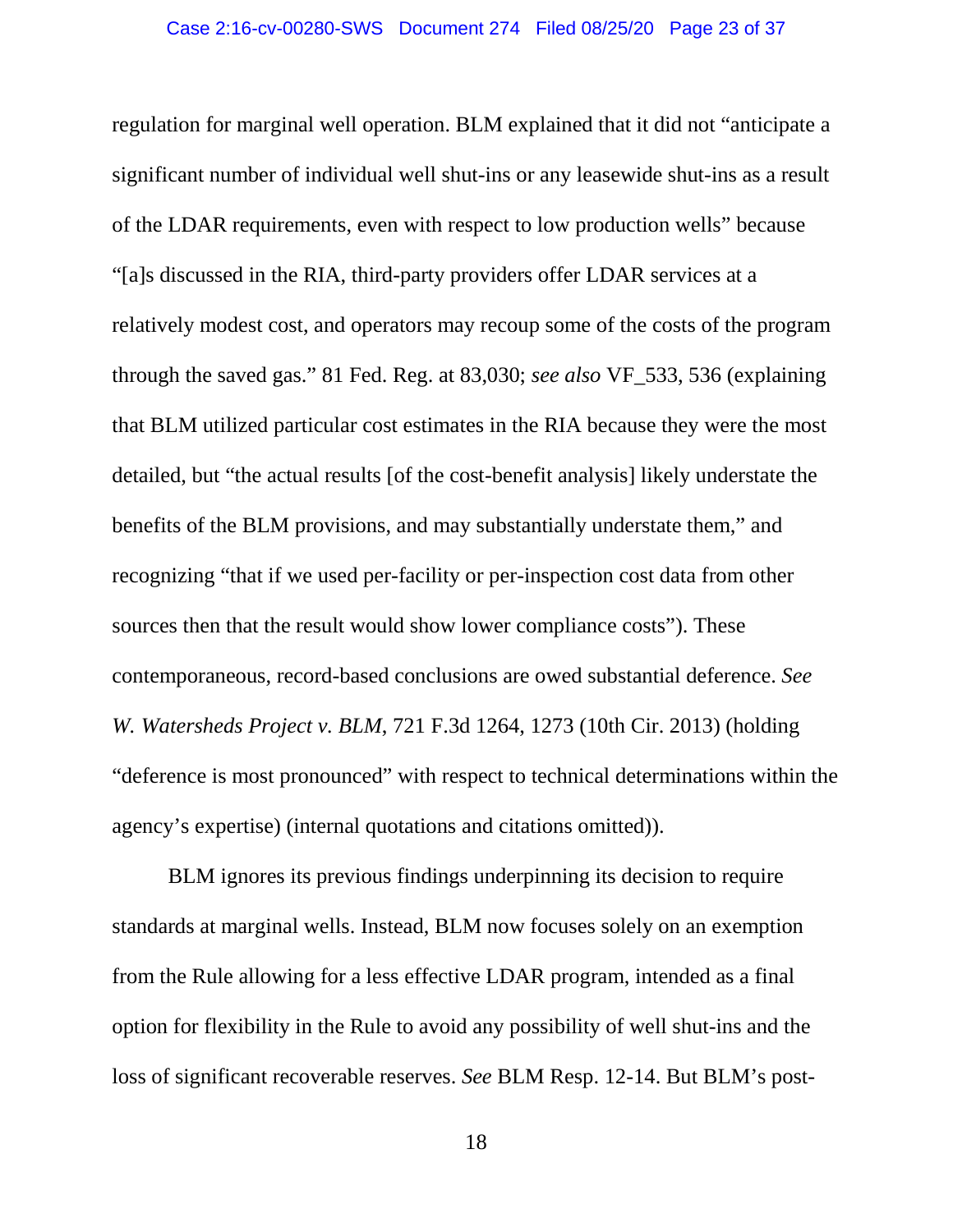#### Case 2:16-cv-00280-SWS Document 274 Filed 08/25/20 Page 24 of 37

hoc allegations of flawed analysis ring hollow, and certainly do not meet the high threshold for setting aside agency action as arbitrary. *See State Farm*, 463 U.S. at 43.[6](#page-23-0)

BLM recognizes that the shut-in exemption was intended as a "fail-safe" but asserts that that it did not conduct any analysis of the provision or its administrative costs. BLM Resp. 13. That is untrue. In the RIA, BLM *did* estimate the administrative costs associated with applications for the exemption for both industry (approximately \$50,000 in total per year) and BLM (approximately \$70,000 in total per year), based upon the expertise of BLM program staff. VF\_544, 548). This technical analysis by an expert agency is entitled to deference. *Marsh v. Or. Nat. Res. Council*, 490 U.S. 360, 378 (1989) ("[A]n agency must have discretion to rely on the reasonable opinions of its own qualified experts.").

BLM also now objects to the standard for qualifying for the exemption—if the Rule's LDAR program would result in abandonment of "significant recoverable oil or gas reserves under a lease," 81 Fed. Reg. at 83,030—

<span id="page-23-0"></span> <sup>6</sup> BLM repeatedly refers to its unlawful rescission of Waste Prevention Rule requirements in an apparent attempt to substantiate its allegations here with respect to marginal wells. BLM Resp. 11 n. 5, 14 n. 9. Those findings are extra-record here, and were squarely rejected by the *California* court, which noted that "on its face, [BLM's] analysis [of compliance costs at marginal wells in the Rescission] lacks economic rigor" and "the assumptions contained therein are facially faulty." *California*, 2020 WL 4001480 at \*22.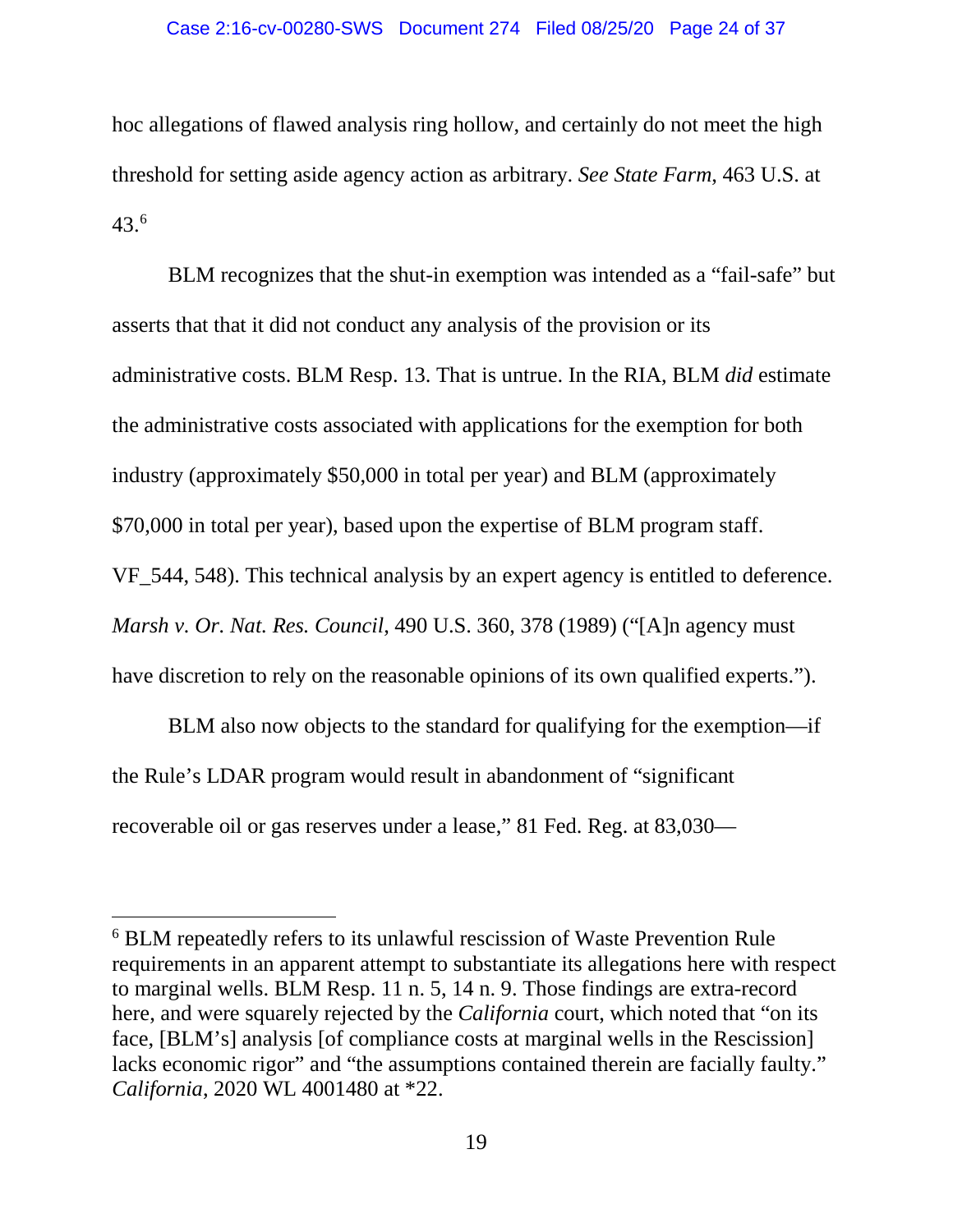complaining that it did not "define" the standard. BLM Resp. 13 & 13 n.8. But BLM omits its own clear elucidation of the test, which was applicable to multiple economic-based exemptions in the Rule: "the operator must make a showing that the cost of complying with the capture requirements would cause the operator to shut in the wells on the lease under current market conditions and for the reasonably foreseeable future, taking into account uncertainty regarding the longterm recoverable potential of the lease and reservoir." 81 Fed. Reg. 83,052 ("In other words, the showing should illuminate whether compliance would cause the operator to be deprived of the value of the lease, not simply cause a reduction in profit.");<sup>[7](#page-24-0)</sup> see also VF\_1034 (BLM "recognizes that the term 'significant' is a qualitative rather than quantitative metric" but "determined that setting a quantitative threshold, such as number of days of production lost, would be arbitrary and ineffective. Moreover, the BLM has a history of reviewing and evaluating requests based on similar qualitative criteria.").

In the Waste Prevention Rule, BLM provided a reasoned explanation, grounded in the record evidence before the agency, for applying requirements to

<span id="page-24-0"></span><sup>&</sup>lt;sup>7</sup> BLM now attempts to downplay this explanation, noting it was in the context of the Rule's capture requirements, but the record is clear that BLM intended for the same principles to govern assessment of "significant recoverable reserves" across the Rule's economic-based exemptions. *See* VF\_1034 (BLM explaining assessment of abandonment of "significant recoverable" reserves in evaluation of multiple exemptions).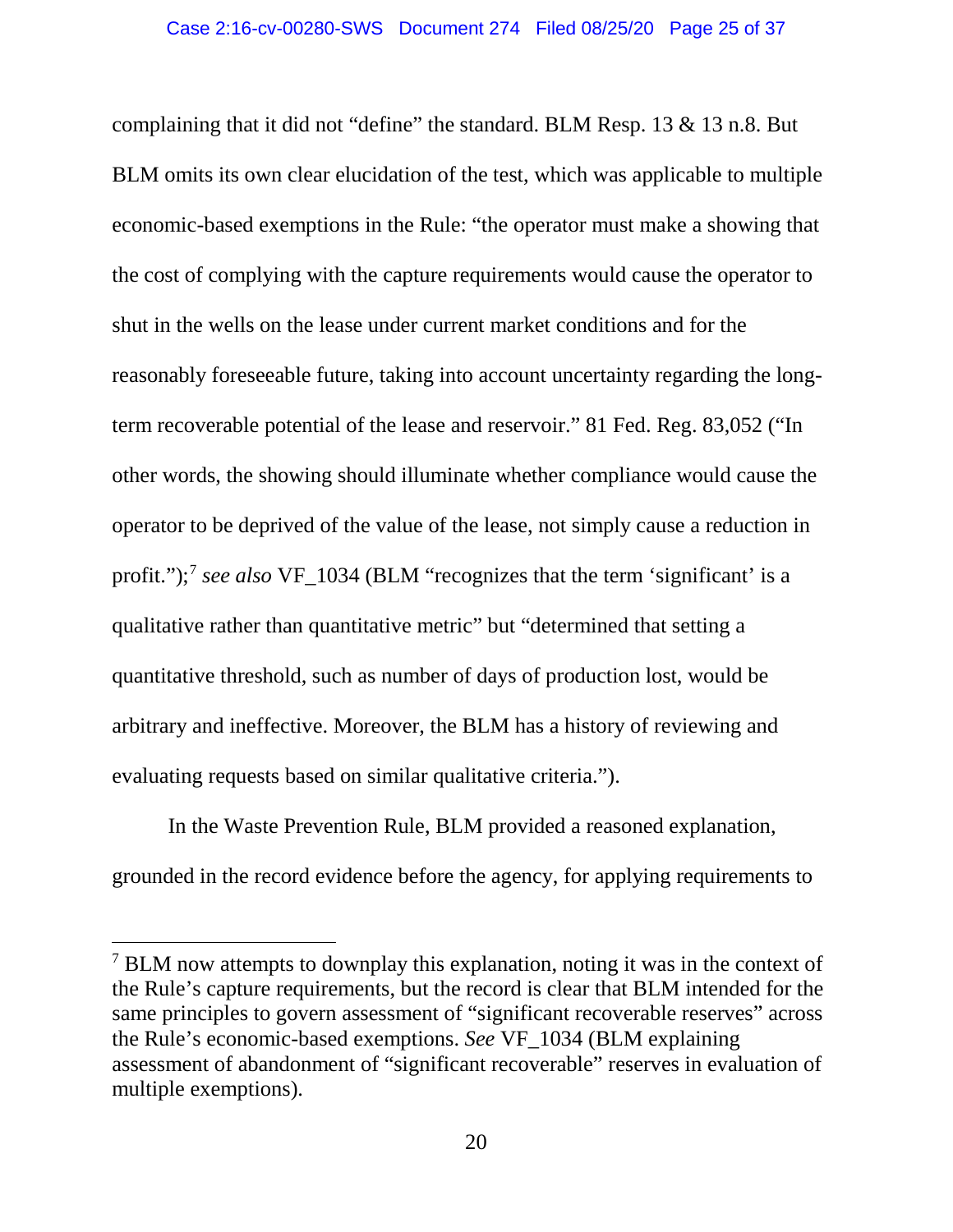marginal wells, and this Court must defer to that explanation, *supra* pp. 2-6. BLM's post-hoc objections do not render its 2016 decision to regulate marginal wells arbitrary.

### **2. BLM fully supported its use of the social cost of methane.**

There is no merit to BLM's next post-hoc assertion that the Rule's RIA failed to separately consider the domestic costs and benefits pursuant to OMB Circular A-4. BLM Resp. 14-16. As discussed in Respondent-Intervenors' responses, BLM's RIA properly relied upon the "social cost of methane," which represents the best available method of calculating the impacts from changes in methane emissions. State Resp. 19-22; Citizen Resp. 36-37; VF\_477-83 (BLM explaining use and application of social cost of methane in RIA). This approach was based upon the work of an Interagency Working Group ("IWG") that was specifically organized to develop a single, harmonized value regarding greenhouse gas emissions for use in federal agency rulemaking RIAs pursuant to Executive Order 12,866. *See* VF\_18758. The IWG developed its global social cost of methane estimate over several years through robust scientific and peer-reviewed analyses and public processes. VF\_18738, 18761.

The IWG, which included both the Department of the Interior and the Office of Management and Budget ("OMB"), determined that a *global*—rather than a *domestic*—measure is appropriate because "emissions of most greenhouse gases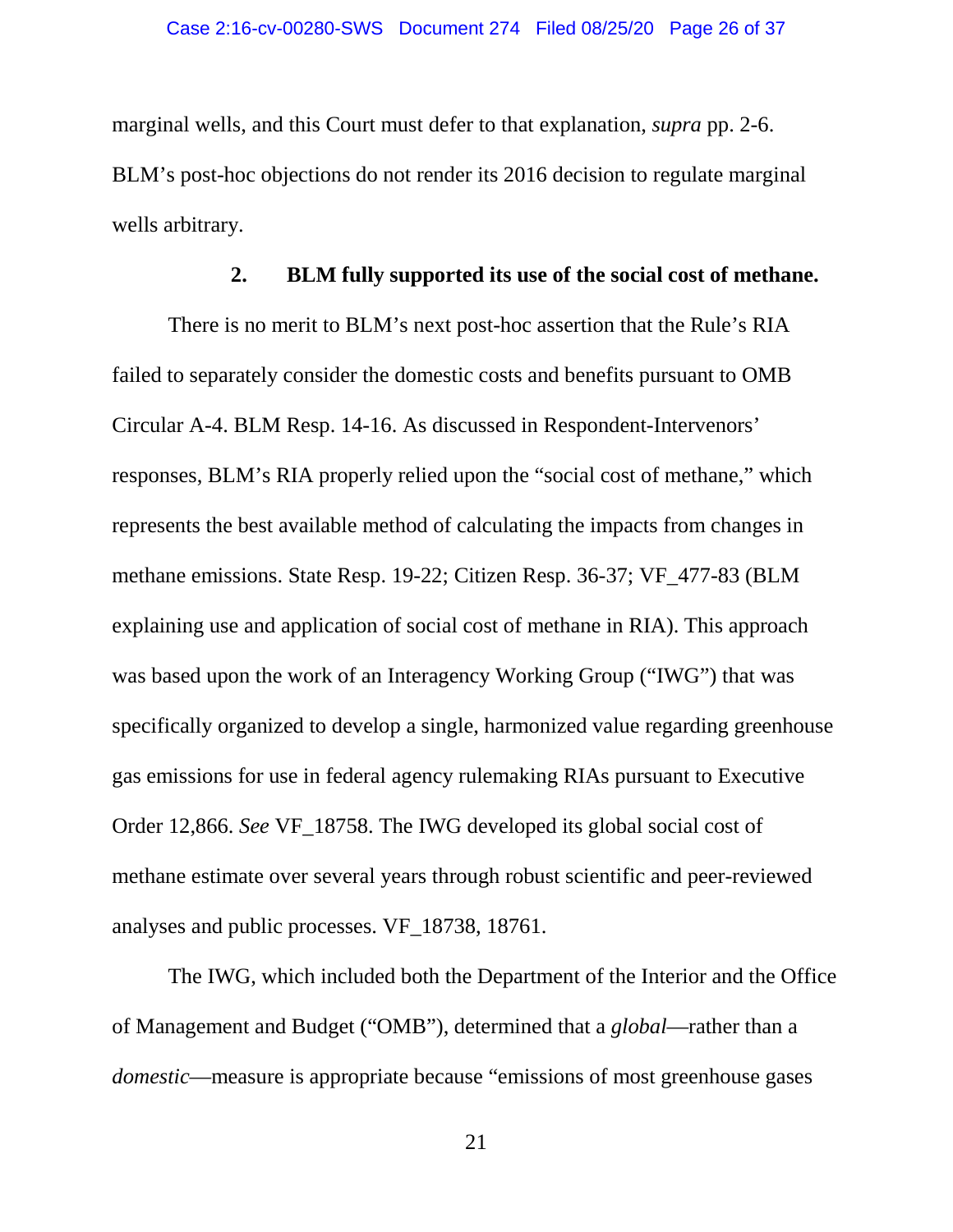contribute to damages around the world and the world's economies are now highly interconnected." VF\_18893; *see* VF\_18740; VF\_18772 ("[T]he IWG (including OMB) determined that a modified approach [considering the global value] is more appropriate in this case because the climate change problem is highly unusual in a number of respects."); VF\_18898 ("OMB . . . supports the working group's recommendations regarding . . . the focus on global damages."). Moreover, as BLM explained in the record, "suitable methodologies for estimating domestic damages do not currently exist." VF\_1194; *see* VF\_18898 (IWG stating that "good methodologies for estimating domestic damages do not currently exist").

In addition to explicit approval from OMB, the use of a global social cost of methane approach is consistent with OMB Circular A-4 and Executive Order 12,866. First, these orders provide that federal agencies should consider "all costs and benefits" of regulatory actions, including environmental and health effects. *See*  E.O. 12,866, §§ 1(a), 1(b)(6), 1(b)(7), 6(a)(3)(C)(ii), 58 Fed. Reg. 51,735, 51,736, 51,741 (Oct. 4, 1993); VF\_7661, 7668 (agency's economic analysis should encompass "all the important benefits and costs likely to result from the rule" including "any important ancillary benefits"). OMB Circular A-4 also specifically anticipates the consideration and reporting of "effects beyond the borders of the United States." VF 7661. Moreover, these orders state that agencies should use the best available scientific and economic information. *See* E.O. 12,866, § 1(b)(7), 58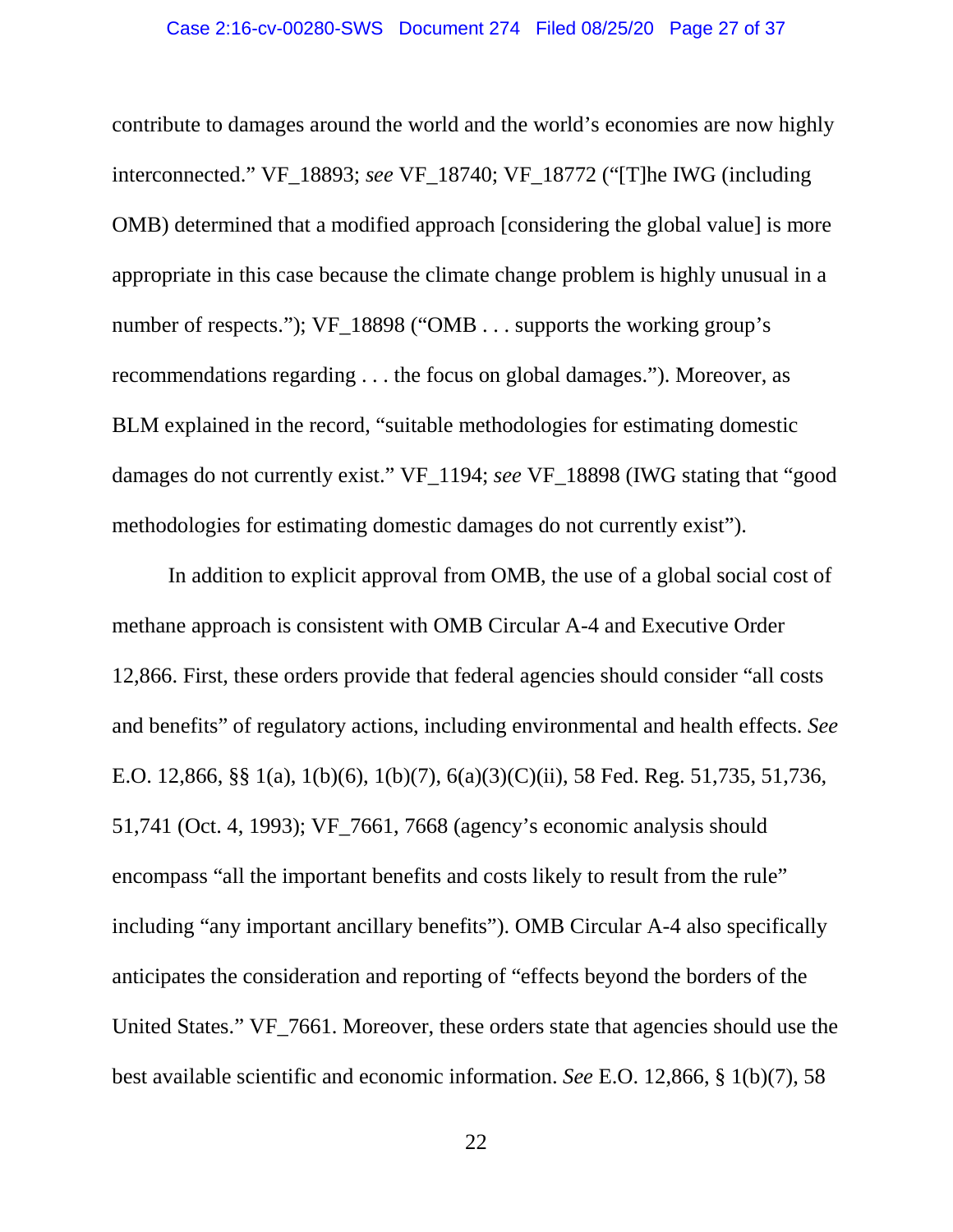Fed. Reg. at 51,736; VF\_7662. BLM does not dispute that the IWG's approach represents the best available science on this issue. *See* VF\_18747, 18757; *Zero Zone, Inc. v. U.S. Dep't of Energy*, 832 F.3d 654, 677-79 (7th Cir. 2016) (upholding federal agency's use of IWG approach).

BLM's new claim that it did make a domestic-only "calculation in the 2018 Revision Rule notwithstanding any methodological limitations," BLM Resp. 15, is the very definition of a post-hoc rationalization, and ignores the fact that the *California* court specifically found that BLM's attempt to do such a calculation was "riddled with flaws," had been "soundly rejected by economists as improper and unsupported by science," and ultimately was "arbitrary and capricious." 2020 WL 4001480, at \*\*27-28. Moreover, as even BLM admitted, its domestic-only approach was not required by law, but simply represented a "policy choice." *California*, No. 4:18-CV-05712-YGR, Defs.' Cross Mot. for Summ. J. and Resp. to Pls.' Mots. for Summ. J. 38, ECF No. 123.

In sum, BLM's use of the social cost of methane represented the best available method of calculating the costs and benefits of the Rule, was adequately explained in the record, and should be upheld.

### **3. BLM fully supported the gas capture requirements.**

BLM's post-hoc attempt to critique the Rule's analysis of its gas capture requirements is also unsupported by the record. These requirements reduce waste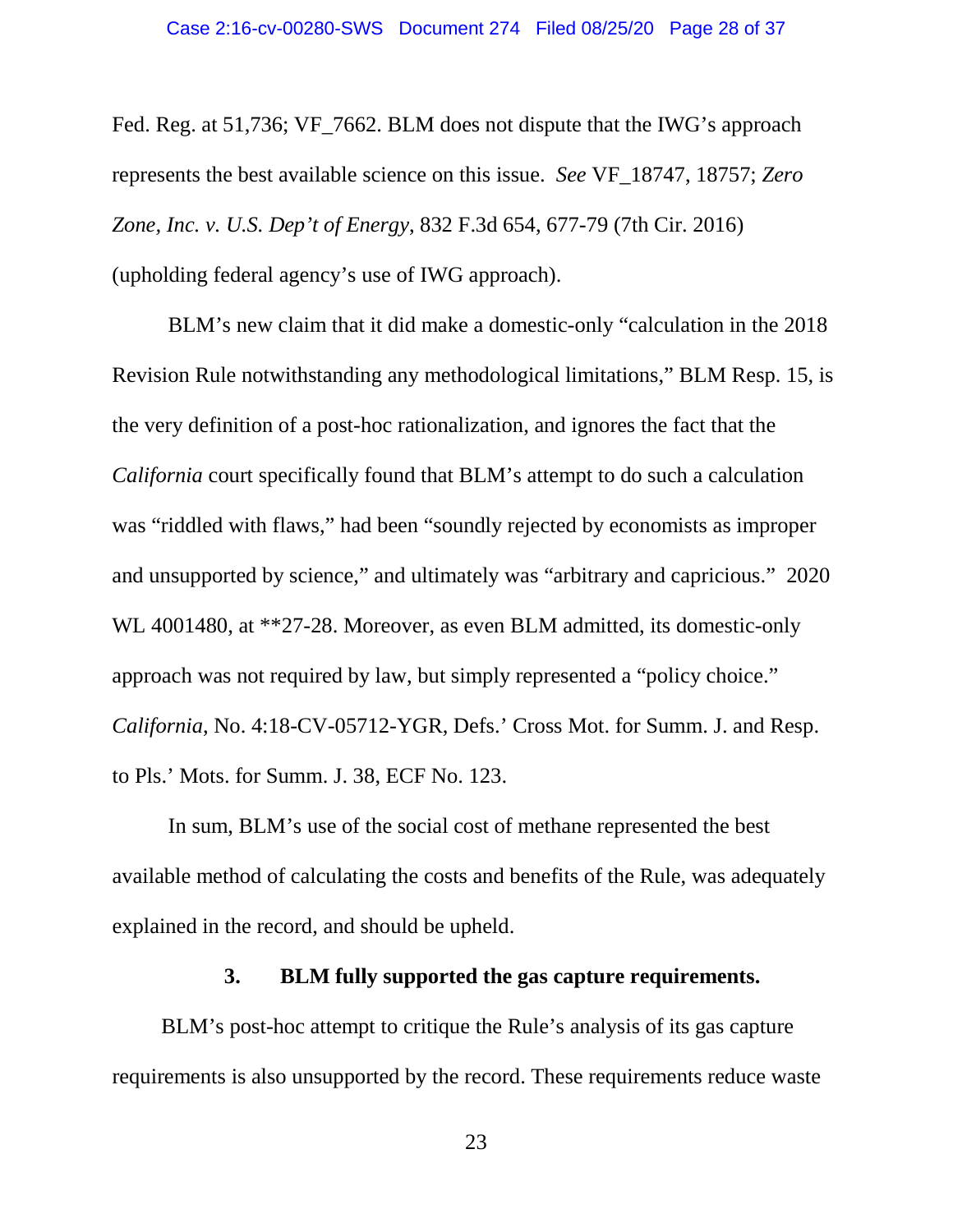#### Case 2:16-cv-00280-SWS Document 274 Filed 08/25/20 Page 29 of 37

by requiring operators to capture—rather than burn—85% of their adjusted total volume of produced gas each month, which gradually increases to 98% over a nine-year period. 81 Fed. Reg. at 83,011. BLM now claims that it "offered no evidence that this new requirement was consistent with historical practice or that it had conducted any quantitative analysis to ensure that the gas capture percentages were themselves reasonable," and provided no explanation as to why "the nineyear phase in period was reasonable." BLM Resp. 17. These assertions conflict with the record in myriad ways.

As an initial matter, BLM modeled the gas capture target after North Dakota's existing rules, which BLM, at the urging of commenters, found would allow operators to achieve flaring limits with significantly lower costs than simply requiring flaring reductions alone. 81 Fed. Reg. at 83,023, 83,025. Additionally, the record reflects that BLM conducted an extensive analysis of data "of sales, on lease use and flaring volumes month-by-month for operators within a state" in order to set the capture targets. *Id.* at 83,026. Further, BLM analyzed the costs and savings of the gas capture requirement in the RIA, which BLM itself notes in its supplemental brief. *See* BLM Resp. 17 (citing VF\_487-495). Following this analysis, BLM ultimately found that the gradual, phased-in structure of the capture targets, as well as allowing operators to average flaring volumes across multiple leases or areas to achieve capture requirements, would make the requirements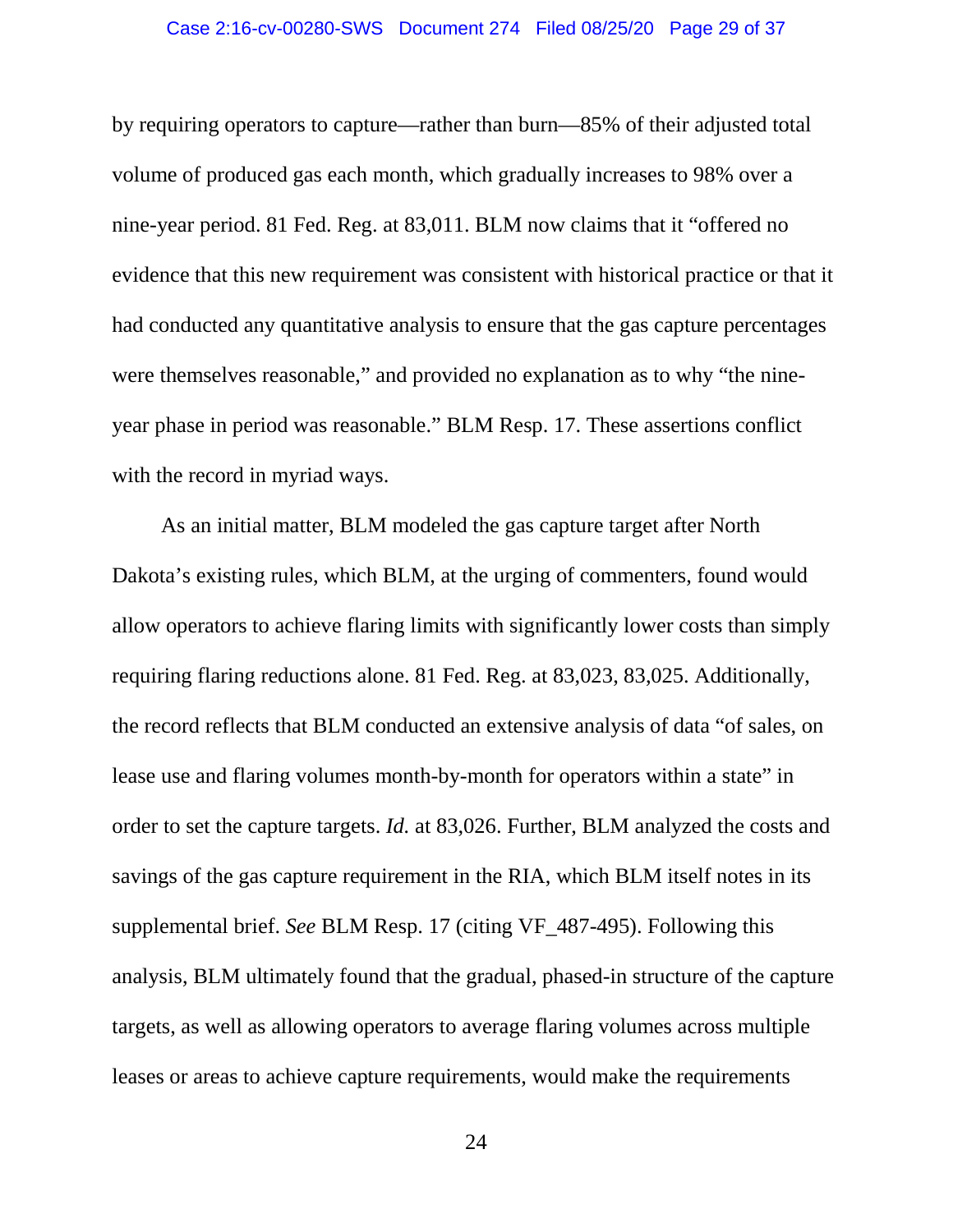*more* achievable for operators, while still minimizing waste. 81 Fed. Reg. at 83,024-25.

BLM's other arguments are similarly contradicted by the record. For example, BLM claims that "there was no clear explanation" concerning the approval criteria for alternative capture percentages for operators who are unable to achieve the capture targets. BLM Resp. 17. However, BLM explained that operators must show that compliance would "cause the operator to be deprived of the value of the lease, not simply cause a reduction in profit" and demonstrate a more significant impact than "normal fluctuations" of the market. 81 Fed. Reg. 83,052; *see* VF\_862-74; *supra* p. 20. Moreover, BLM noted that it has a history of reviewing requests based on "similar qualitative criteria" and that this evaluation would not be a departure from prior practice. 81 Fed. Reg. at 83,051.

BLM also argues that the capture requirements were not adequately analyzed because the RIA finds that the costs of implementing the gas capture provision may exceed the cost savings achieved for some operators. BLM Resp. 17-18. But BLM's post-hoc assertion that its legal authority is limited to ensuring each measure is marginally profitable for the operator is wrong. *See supra* pp. 9-11. While the record acknowledges that there will be costs associated with the gas capture requirements, BLM reasonably concluded that implementing these provisions would minimize the waste of public resources and increase natural gas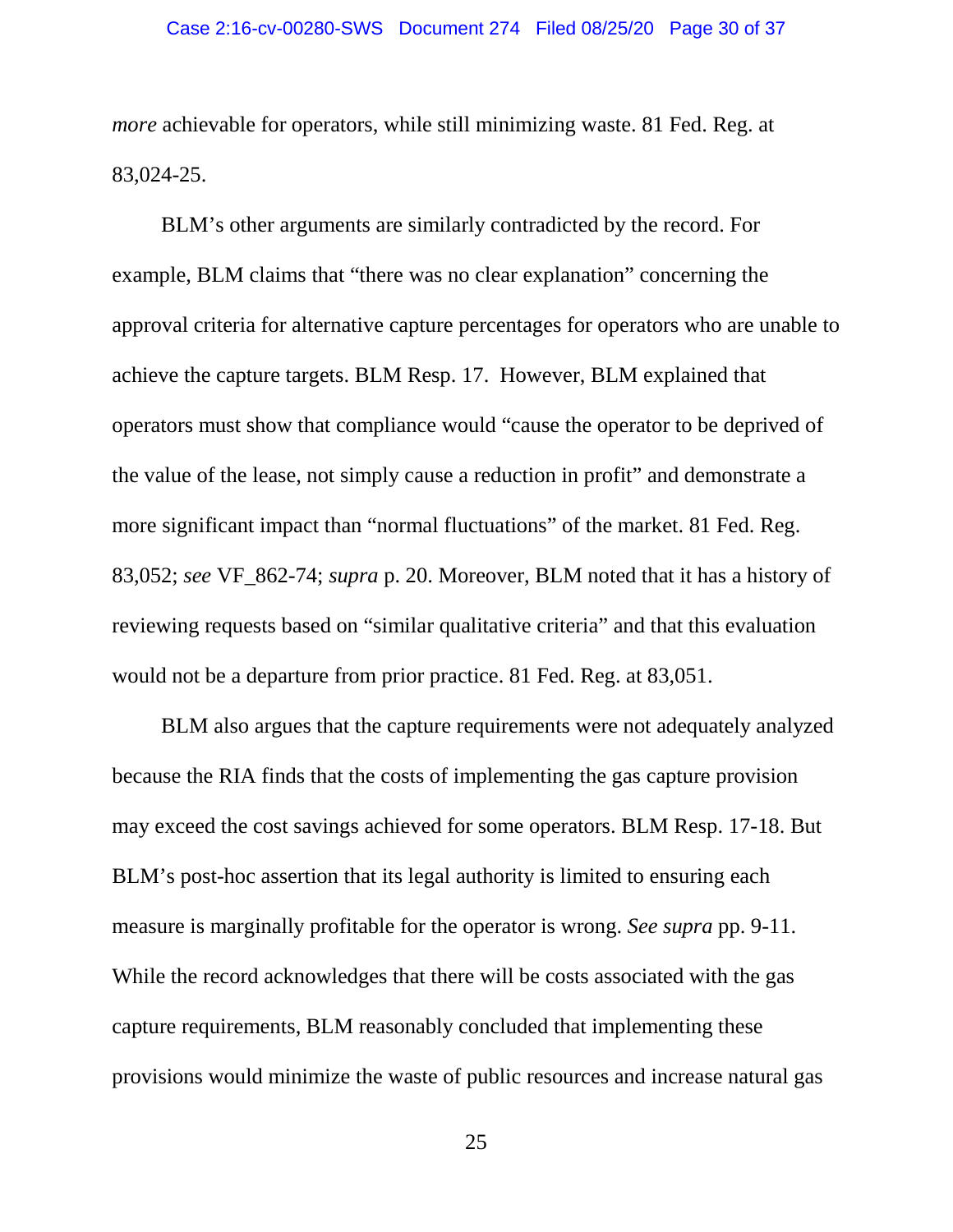production in a way that was both technologically and economically feasible for operators. *See* 81 Fed. Reg. at 83,024; VF\_495, 553, 571. Thus, the record provides ample support for the Rule's gas capture requirements, and BLM's posthoc arguments are without merit.

#### **III. The Waste Prevention Rule is Severable.**

For the foregoing reasons and those set forth in Respondent-Intervenors' responses, the Waste Prevention Rule should be upheld, and the petitions for review vacated. Even if this Court disagrees, Respondent-Intervenors agree with BLM that provisions of the Waste Prevention Rule are severable. These include the unchallenged provisions that BLM identifies. BLM Resp. 25 (citing 43 C.F.R. subpart 3178 and 43 C.F.R. § 3103.3-1). Additional provisions are also severable. For example, if this Court were to find that there was impermissible overlap with EPA's regulations, such a ruling would not apply to the capture requirements because EPA does not regulate flaring of associated gas from oil wells. 81 Fed. Reg. 83,010. Furthermore, even if the Court were to accept BLM's post-hoc definition of waste, which was rejected by the *California* court, it would not affect the pneumatic controller requirements, for which the value of the gas conserved is more than the cost of replacing the devices. *See* VF\_501-503.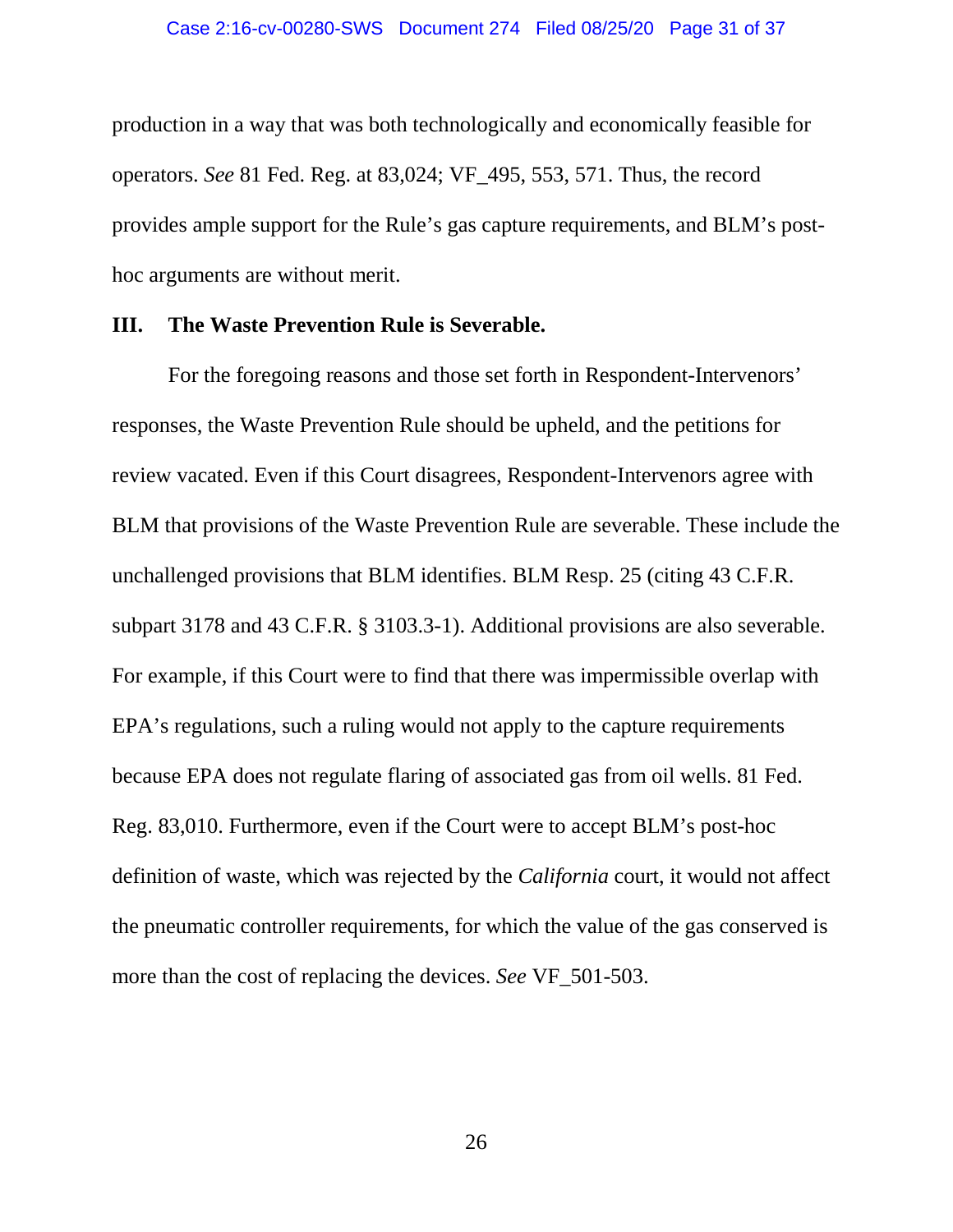#### **CONCLUSION**

This Court should uphold the Waste Prevention Rule based on the 2016 administrative record and BLM's broad statutory authority to regulate waste and protect taxpayers and the environment. BLM assured the *California* court on August 14, 2020, that it is poised to implement the Rule on October 13 and did not identify any implementation concerns. *California*, No. 4:18-CV-05712-YGR, Defs.' Rep. on the Compliance Process for the 2016 Waste Prevention Rule & Decl. of Rebecca A. Good, ECF Nos. 178 to 178.1. This Court should allow the Waste Prevention Rule's benefits of reduced waste, increased royalties, and decreased pollution finally to be realized.

Respectfully submitted on August 25, 2020,

*/s/ Robin Cooley* Robin Cooley, CO Bar #31168 Rumela Roy, CO Bar # 53505 **Earthjustice** 633  $17<sup>th</sup>$  Street, Suite 1600 Denver, Colorado 80202 Phone: (303) 623-9466 rcooley@earthjustice.org rro[y@earthjustice.org](mailto:jminor@earthjustice.org)

*Attorneys for Respondent-Intervenors Natural Resources Defense Council, Sierra Club, The Wilderness Society, and Western Organization of Resource Councils*

Susannah L. Weaver, DC Bar #1023021 Donahue, Goldberg, & Weaver, LLP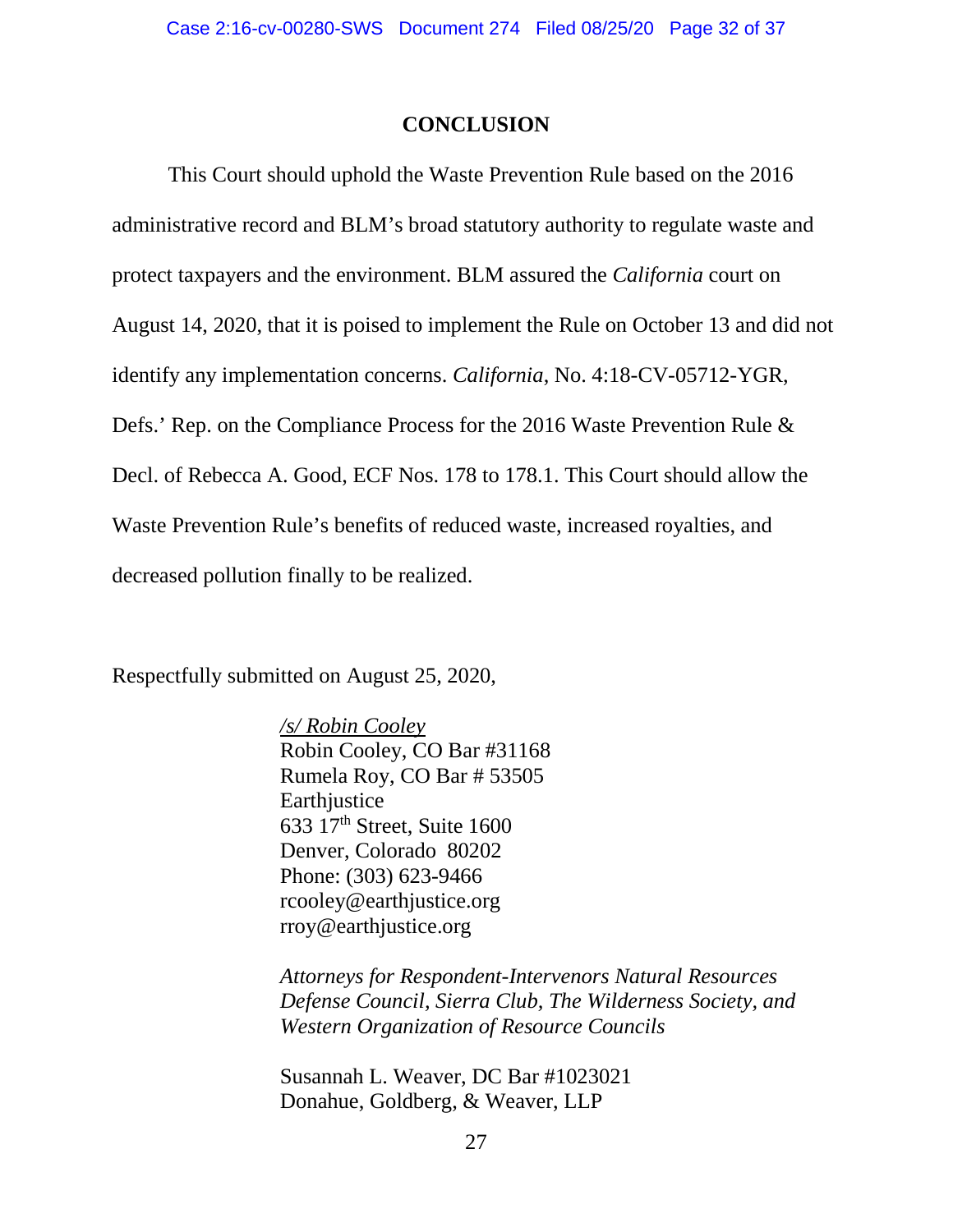1008 Pennsylvania Ave. SE Washington, DC 20003 Phone: (202) 569-3818 [susannah@donahuegoldberg.com](mailto:susannah@donahuegoldberg.com)

*Attorney for Respondent-Intervenor Environmental Defense Fund*

Melissa Hornbein, Mont. Bar #9694 Western Environmental Law Center 103 Reeder's Alley Helena, MT 59601 Phone; (406) 204-4852 hornbein@westernlaw.org

Erik Schlenker-Goodrich, NM Bar No. #03-196 Western Environmental Law Center 208 Paseo del Pueblo Sur, #602 Taos, New Mexico 87571 Phone: (575) 613-4197 eriksg@westernlaw.org

*Attorneys for Respondent-Intervenors Center for Biological Diversity, Citizens for a Healthy Community, Diné Citizens Against Ruining Our Environment, Earthworks, Montana Environmental Information Center, National Wildlife Federation, San Juan Citizens Alliance, WildEarth Guardians, Wilderness Workshop, and Wyoming Outdoor Council*

Rachel Granneman, IL Bar #6312936 Environmental Law & Policy Center 35 E. Wacker Drive, Suite 1600 Chicago, IL 60601 Phone: (312) 673-6500 rgranneman@elpc.org

*Attorneys for Respondent-Intervenor Environmental Law & Policy Center*

Darin Schroeder, KY Bar #93828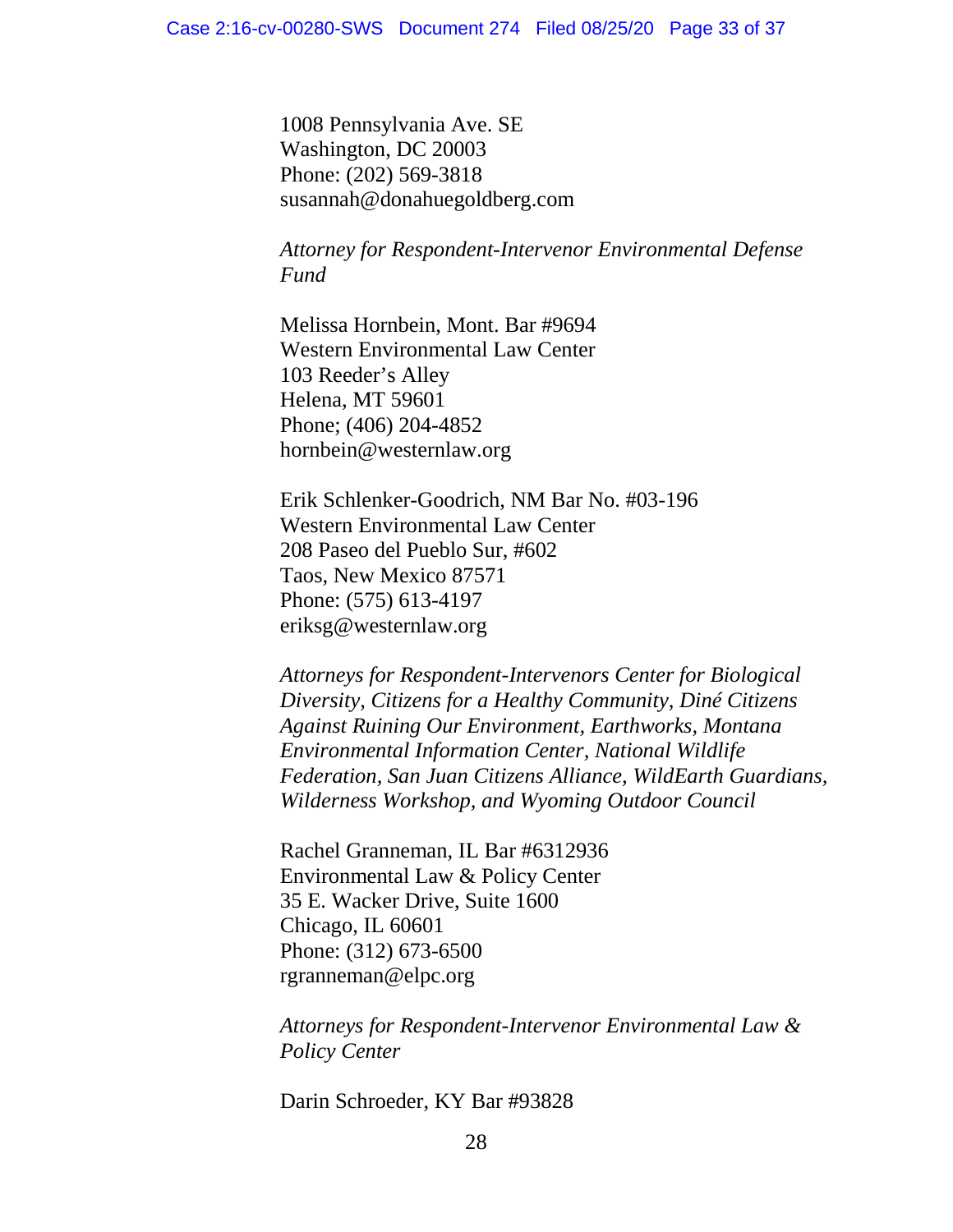Ann Brewster Weeks, MA Bar #567998 Clean Air Task Force 114 State St.,  $6<sup>th</sup>$  Floor Boston, MA 02109 Phone: (617) 624-0234 dschroeder@catf.us aweeks@catf.us

*Attorneys for Respondent-Intervenor National Wildlife Federation*

Lisa McGee, WY Bar #6-4043 Wyoming Outdoor Council 262 Lincoln Street Lander, WY 82520 (307) 332-7031 lisa@wyomingoutdoorcouncil.org

*Local Counsel for Respondent-Intervenors*

Xavier Beccera Attorney General of California David A. Zonana, CA Bar #196029 (*admitted pro hac vice*) Supervising Deputy Attorney General

*/s/ George Torgun* George Torgun, CA Bar #222085 (*admitted pro hac vice*) Deputy Attorney General 1515 Clay Street, 20th Floor P.O. Box 70550 Oakland, CA 94612-0550 Telephone: (510) 879-1002 Facsimile: (510) 622-2270 E-mail: George.Torgun@doj.ca.gov

Reed Zars 910 Kearney Street Laramie, WY 82070 Phone: (307) 760-6268 Email: reed@zarslaw.com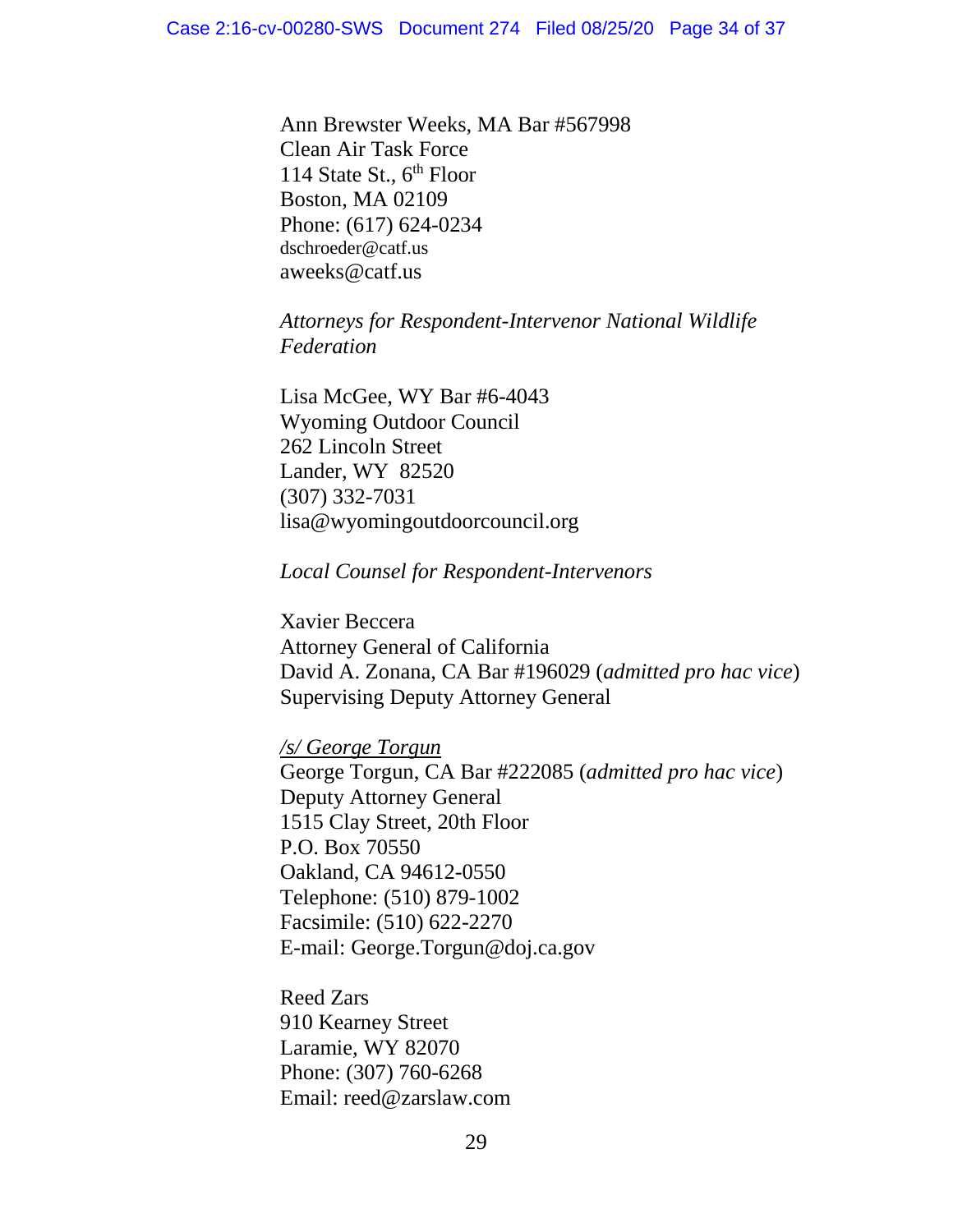*Attorneys for the State of California, by and through the California Air Resources Board*

Hector Balderas Attorney General of New Mexico

*/s/ William Grantham* William Grantham, NM Bar #15585 (*admitted pro hac vice*) Assistant Attorney General 201 Third St. NW, Suite 300 Albuquerque, NM 87102 Telephone: (505) 717-3520 Facsimile: (505) 827-5826 E-Mail: wgrantham@nmag.gov

*Attorneys for the State of New Mexico*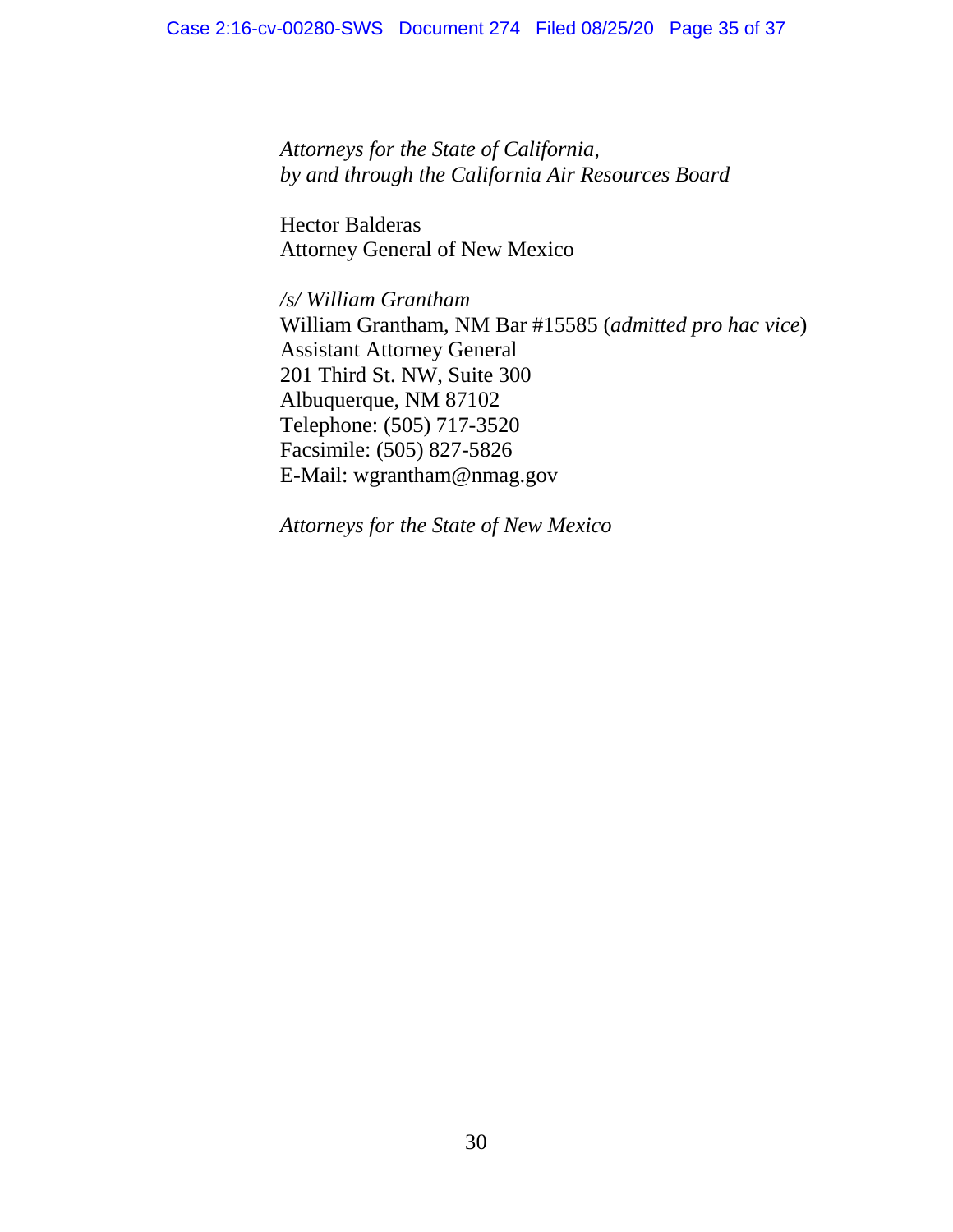### **CERTIFICATE OF COMPLIANCE**

1. This brief complies with the type-volume limitation of this Court's July 28, 2020 Order on Expedited Merits Briefing Schedule (Dkt. No. 276) because this brief contains 6,341 words, excluding the parts of the brief exempted by Fed. R. App. P. 32(f).

2. This brief complies with the typeface and type style requirements of D. Wyo. Local Civ. R. 83.6(c) & Fed. R. App. P.  $32(a)(5)-(6)$  because it has been prepared in a proportionally spaced typeface using Word 2010 in 14 point font size and Times New Roman.

Date: August 25, 2020 */s/ Robin Cooley*

Robin Cooley